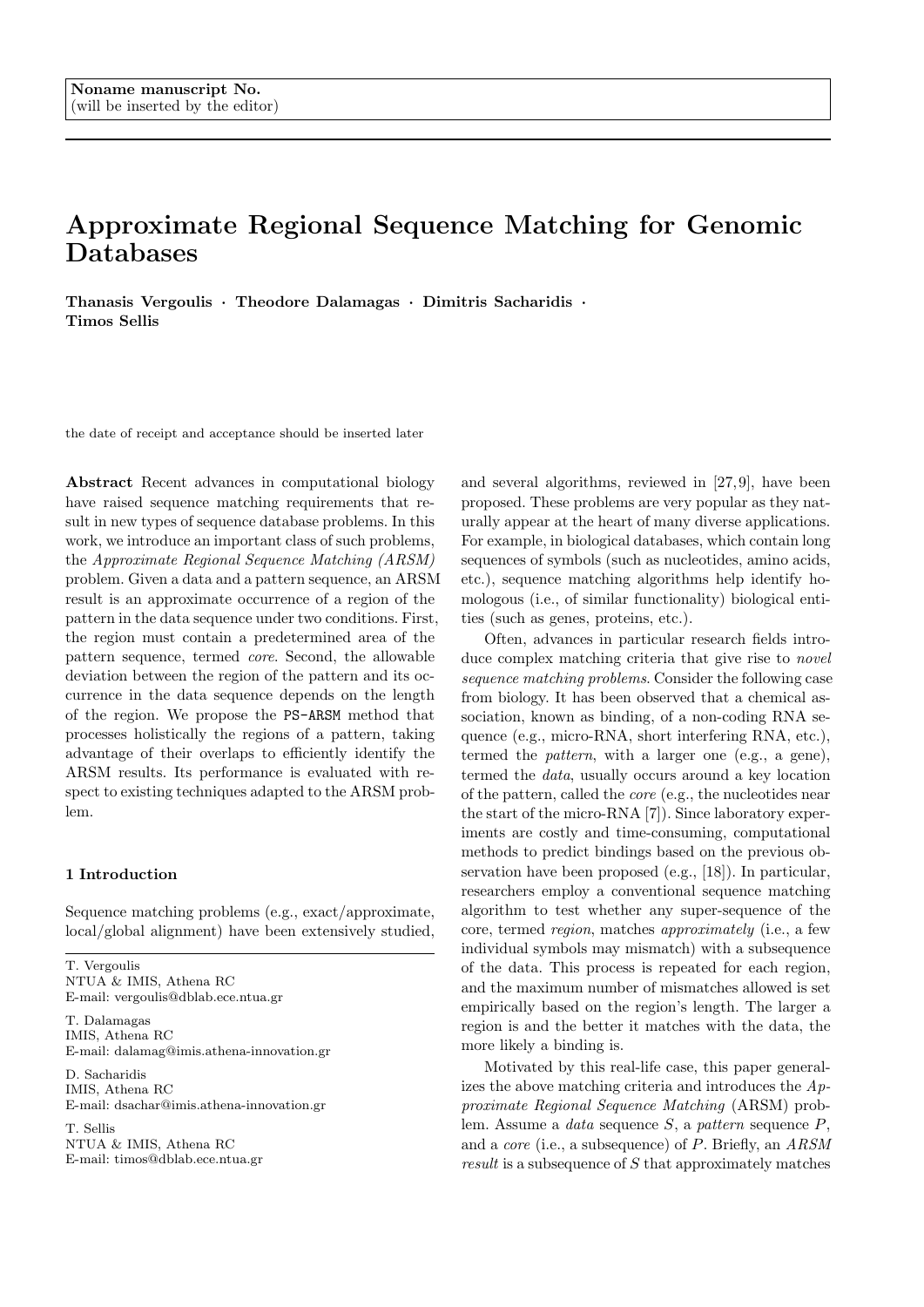

Fig. 1: An example of an ARSM problem.

some subsequence of P under the following conditions: (a) the  $P$  subsequence is a *region*, i.e., it encloses the core, and (b) the allowable deviation, in terms of the number of mismatching symbols, between the subsequence of  $S$  and the  $P$  region grows with the latter's length.

Figure 1 presents an ARSM instance. The top part of the figure depicts the data sequence  $S$ , while the bottom shows three copies of the pattern sequence P aligned in different locations under S. The dark shaded part in each P copy corresponds to the core region. On the other hand, the light shaded part depicts a P subsequence (different in each copy) that matches with the corresponding light shaded subsequence of S. In each P subsequence, the number underneath it denotes its length, while a cross indicates a mismatching symbol with respect to S. Furthermore, the allowed number of mismatching symbols is 1 (resp. 2) for regions of length 8 (resp. 10).

Observe that the  $S$  subsequence that matches with the second subsequence of P is not an ARSM result because this  $P$  subsequence has length  $8$  and contains more mismatches than allowed. Moreover, neither the S subsequence corresponding to the third subsequence of  $P$  is an ARSM result, since the  $P$  subsequence does not enclose the core, i.e., it is not a region. On the other hand, the S subsequence corresponding to the first P subsequence is an ARSM result as it satisfies both conditions.

The distinctive characteristic of ARSM, compared to other approximate sequence matching problems, is that multiple sequences, the regions, are examined for matches under varying allowable deviation values. Note that it is possible to extend existing methods to solve the ARSM problem. The naïve approach is to apply a state-of-the-art approximate sequence matching (ASM) algorithm (e.g., [21]) for every possible region. Clearly, this brute-force method is inefficient as it makes no effort to share computation among regions that are overlapping.

A better alternative is to apply a multiple ASM  $(MASM)$  algorithm  $(e.g., [20, 8])$  that is able to process multiple patterns at a time and exploit their overlaps. Since MASM algorithms are designed to operate on a set of patterns of equal length (see also Section 5), a MASM-based approach must first group regions according to their length, and execute MASM once per group. However, this method cannot take advantage of the overlaps in regions across groups. Besides, for genomic databases, i.e., with small alphabet size (4 symbols), short patterns (a few tens of symbols), and large allowable deviations (around 20% of the pattern length), MASM algorithms are known to suffer [8].

Note that local alignment algorithms (e.g., [30]), which search for matches of all possible pattern subsequences (and thus of the regions as well), cannot be adapted to the ARSM problem for three reasons. First, they require that the allowable deviation is fixed and independent of the subsequence length. Second, the popular state-of-the-art heuristic algorithms (such as BLAST [1]) do not identify all matches. Third, and more importantly, even if exact algorithms are used, some ARSM answers may still be missed (see Section 5 for an explanation).

To overcome the previous limitations, we propose the PS-ARSM method, which takes advantage of the prefix and suffix overlaps among the regions. Briefly, our method first determines the data subsequences where the smallest region (the core) matches under the largest possible allowable deviation. Then, based on a set of sound and complete expansion rules, the algorithm progressively expands the data subsequences to derive all ARSM results. Furthermore, we analyze the execution time of PS-ARSM and propose cost optimizations. The efficiency of PS-ARSM, compared to ASM and MASM based approaches, is validated experimentally on genomic databases.

Outline. Section 2 formally defines the ARSM problem and discusses its characteristics. Section 3 describes the PS-ARSM method, and Section 4 presents a detailed experimental evaluation of our approach. Section 5 discusses related work. Finally, Section 6 concludes this paper.

#### 2 The ARSM Problem

Section 2.1 formally introduces the ARSM problem, and Section 2.2 studies its key characteristics that form the basis of our ARSM method (described in Section 3).

#### 2.1 Problem Definition

Consider an alphabet  $\Sigma$ . In the remainder of this paper, each sequence  $S \in \Sigma^*$ . |S| denotes the length of sequence S.  $S_{[i]}$  corresponds to the *i*-th symbol in S,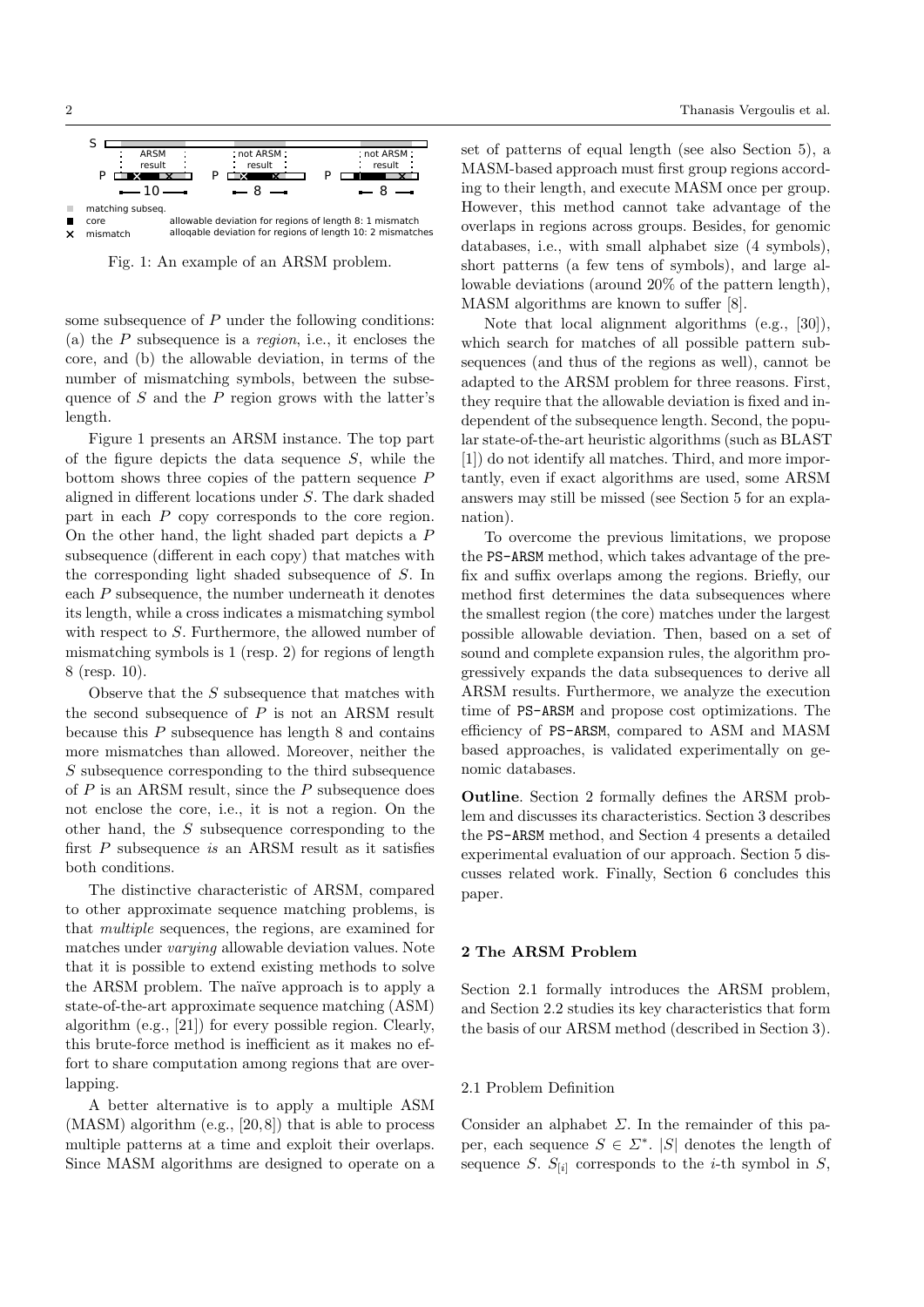

Fig. 2: An approximate occurrence of GATTACA in AACCGAATTACACC.

while  $S_{[i,j]}$  to the subsequence of S that starts at the  $i$ -th and ends at the  $j$ -th symbol. We use the notation  $S_{[i,j]} \sqsubset S$  to indicate that  $S_{[i,j]}$  is a subsequence of S.

Given two sequences, we call transcript an ordered set  $\tau$  of *edit operations* to transform one sequence to the other. Typically, the following edit operations are allowed for a sequence S:

- Insert (I) a symbol into  $S$ ,
- Delete  $(D)$  a symbol of  $S$ ,
- Replace  $(R)$  a symbol of S with another,
- $-$  Match  $(M)$ , i.e., preserve, a symbol of S.

The cost  $c(\tau)$  of a transcript is the number of I, D, and R operations it contains.

Consider two sequences  $S$  and  $P$ , called data sequence and pattern sequence, respectively. One can always find a transcript that transforms P into any subsequence  $S_{[i,j]}$  of the data sequence. We say that the pattern P occurs in the data S at location  $[i, j]$  with transcript cost  $\epsilon$ , if there is a transcript  $\tau$  that transforms P into  $S_{[i,j]}$  having cost  $c(\tau) = \epsilon$ . We use the notation  $(P, i, j, \epsilon)$  to indicate this *occurrence*.

Figure 2 shows an occurrence  $(P, 5, 12, 2)$  of pattern  $P =$  GATTACA in  $S =$  AACCGAATTAGACC at location [5, 12] with transcript cost  $\epsilon = 2$ . Indeed, according to the transcript  $\tau =$  MMIMMMRM, P can be transformed into  $S_{[5,12]}$  by inserting (I) symbol A between  $P_{[2]}$  and  $P_{[3]}$ , and replacing (R)  $P_{[6]} = C$  with G; all other symbols remain unchanged (M).

Note that there can be more than one transcripts to transform P in  $S_{[i,j]}$  with the same cost  $\epsilon$ . For instance, in the example of Figure 2, the transcript  $\tau'$  = MIMMMMRM has the same cost with the depicted one.

A pattern can occur at a particular location in the data with various transcript costs. An occurrence  $(P, i, j, \epsilon)$ is called minimal if it has the lowest possible cost, i.e., there exists no other occurrence  $(P, i, j, \epsilon')$  such that  $\epsilon' < \epsilon$ . For example, the occurrence  $(P, 5, 12, 2)$  in Figure 2 is minimal.

Given a pattern sequence  $P$  and a location  $[a, b]$  in  $P$ termed *core*  $(1 \le a \le b \le |P|)$ , a subsequence  $R = P_{[i,j]}$ of P is called region if  $i \leq a$  and  $j \geq b$ . Two special regions are the *core region*  $P_{[a,b]}$  and the *pattern region*  $P_{[1,1]}$ . We next introduce the ARSM problem.

Definition 1 (ARSM Problem) Given a data sequence S, a pattern P, its core  $[a, b]$ , and a monotonically increasing threshold function  $K : \mathbb{N} \to \mathbb{N}$ , the ARSM problem is to retrieve the minimal occurrences  $(R, i, j, \epsilon)$  of each region R of P, such that: (1)  $\epsilon \leq$  $\mathcal{K}(|R|)$ , and (2) no other minimal occurrence  $(R', i, j, \epsilon')$ , where  $R \sqsubset R'$ , has  $\epsilon' \leq \mathcal{K}(|R'|)$ .  $\Box$ 

The first constraint specifies that the allowed cost for a region occurrence depends on the size of the region and is given by the threshold function. Larger regions are allowed to have larger cost. The second constraint implies that if two different regions  $R, R'$  occur at the same location  $[i, j]$  of the data sequence S, then only the occurrence of the largest region is returned. We call all those retrieved minimal occurrences ARSM results.

Figure 3 illustrates an instance of the ARSM problem in which the data sequence S has 19 symbols and the pattern  $P$  has 10. The core is the location  $[5, 8]$  of the pattern. In this instance, there exist 15 possible regions labelled R1 through R15. Figure 3 also depicts the values of the threshold function  $K$  for all possible region lengths (4 up to 10).

# 2.2 ARSM Characteristics

Section 2.2.1 presents some key observations regarding occurrences of overlapping regions. Recall that regions are highly overlapping (see Figure 3), since each one is a subsequence of the pattern and a supersequence of the core. Then, Section 2.2.2 exploits these observations to introduce a set of expansion rules that construct the set of minimal occurrences of a region from those of a smaller one.

#### 2.2.1 Overlapping Occurrences

Consider a data sequence  $S$  and a pattern  $P$ . Assuming that P occurs at location  $[i, j]$  of S, the next two lemmas show how this occurrence is related to an occurrence of P at locations  $[i, j + 1]$  and  $[i - 1, j]$ . Intuitively, an edit operation I can be appended to the transcript to accommodate for the extra symbol of the data sequence at location  $j + 1$  or  $i - 1$ .

**Lemma 1** If  $(P, i, j, \epsilon)$  is an occurrence of P in data sequence S and  $\tau$  is one of its transcripts, then  $(P, i, j+)$  $1, \epsilon + 1$ ) is also an occurrence of P in S and  $\tau I$  is one of its transcripts.

*Proof* The transcript  $\tau$ I contains the same edit operations as  $\tau$ , and an additional I operation. Therefore,  $c(\tau I) = c(\tau) + 1 = \epsilon + 1$ . As  $\tau$  transforms P into  $S_{[i,j]},$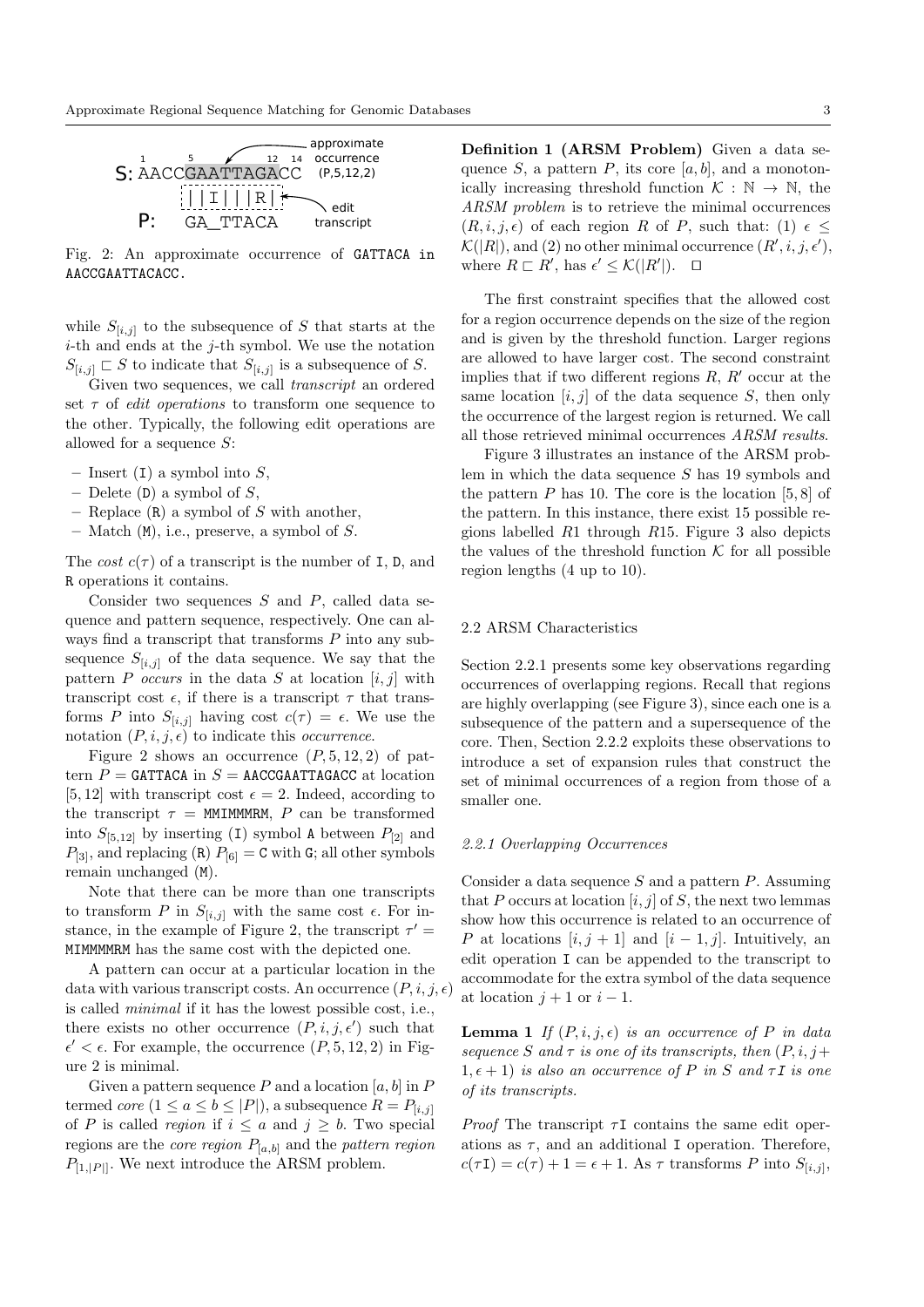

Fig. 3: ARSM example

the last I in  $\tau$ I inserts  $S_{[j+1]}$  at the end of P. Therefore,  $\tau$ **I**, having transcript cost  $\epsilon$  + 1, transforms P into  $S_{[i,j+1]}$ , i.e.,  $(P, i, j+1, \epsilon+1)$  is an occurrence of P in S and  $\tau$ **I** is one of its transcripts.

**Lemma 2** If  $(P, i, j, \epsilon)$  is an occurrence of P in data sequence S and  $\tau$  is one of its transcripts, then  $(P, i -$ 1, j,  $\epsilon$ +1) is also an occurrence of P in S and I $\tau$  is one of its transcripts.

*Proof* Similar to that of Lemma 1.

Next, consider two pattern sequences, P and  $P\gamma$ , where the latter is obtained by appending symbol  $\gamma \in \Sigma$ at the end of the former. This represents the case where regions share the same prefix and differ by one symbol. e.g., regions  $R2$  and  $R4$  in Figure 3. Assuming P occurs at location  $[i, j]$  in S, the next lemma shows how this occurrence is related to occurrences of  $P\gamma$  at locations  $[i, j]$  and  $[i, j+1]$ . Intuitively, an edit operation (D, R, or M) can be appended to the transcript to accommodate for the extra symbol  $\gamma$  of the pattern sequence.

**Lemma 3** If  $(P, i, j, \epsilon)$  is an occurrence of P in data sequence S and  $\tau$  is one of its transcripts, then:

- 1.  $(P\gamma, i, j, \epsilon + 1)$  is an occurrence of  $P\gamma$  in S and  $\tau D$ is one of its transcripts,
- 2.  $(P\gamma, i, j+1, \epsilon)$  is an occurrence of  $P\gamma$  in S and  $\tau M$ is one of its transcripts, if  $S_{[i+1]} = \gamma$ ,
- 3.  $(P\gamma, i, j+1, \epsilon+1)$  is an occurrence of  $P\gamma$  in S and  $\tau R$  is one of its transcripts, if  $S_{[i+1]} \neq \gamma$ .

*Proof* We prove case 1; cases 2 and 3 can be proven similarly. The transcript  $\tau$ **D** contains the same edit operations as  $\tau$ , and an additional D operation. Therefore,  $c(\tau D) = c(\tau) + 1 = \epsilon + 1$ . As  $\tau$  transforms P into  $S_{[i,j]}$ and the last D in  $\tau$ D just deletes  $\gamma$  from  $P\gamma$ , then  $\tau$ D transforms  $P\gamma$  into  $S_{[i,j]}$ . Therefore,  $(P\gamma, i, j, \epsilon + 1)$  is an occurrence of  $P\gamma$  in  $S$  and  $\tau {\mathsf D}$  is one of its transcripts.

Finally, consider two pattern sequences,  $P$  and  $\theta P$ , where the latter is obtained by appending symbol  $\theta \in \Sigma$ at the beginning of the former. This represents the case where regions share the same suffix and differ by one symbol, e.g., regions  $R1$  and  $R3$  in Figure 3. Assuming P occurs at location  $[i, j]$  in S, the next lemma shows how this occurrence is related to occurrences of  $\theta P$  at locations [i, j] and [i - 1, j]. As before, an edit operation  $(D, R, \text{or } M)$  can be appended to the transcript to accommodate for the extra symbol  $\theta$  of the pattern sequence.

**Lemma 4** If  $(P, i, j, \epsilon)$  is an occurrence of P in data sequence S and  $\tau$  is one of its transcripts, then:

- 1.  $(\theta P, i, j, \epsilon + 1)$  is an occurrence of  $\theta P$  in S and  $D\tau$ is one of its transcripts,
- 2.  $(\theta P, i-1, j, \epsilon)$  is an occurrence of  $\theta P$  in S and M is one of its transcripts, if  $S_{[i-1]} = \theta$ ,
- 3.  $(\theta P, i 1, j, \epsilon + 1)$  is an occurrence of  $\theta P$  in S and R $\tau$  is one of its transcripts, if  $S_{[i-1]} \neq \theta$ .

Proof Similar to that of Lemma 3.

#### 2.2.2 Prefix and Suffix Expansions

Based on the lemmas of the previous section, we next show that it is possible to construct the set of minimal occurrences of a region from those of a smaller one. Assume a data sequence  $S$ , a pattern  $P$ , and a cost threshold  $k$ . Let  $\mathcal O$  be the set of minimal occurrences of  $P$  in  $S$  with transcript cost not more than  $k$ . In the following, we describe a set of expansion rules that, when applied to  $\mathcal{O}$ , produce the minimal occurrences of patterns  $P\gamma$  and  $\theta P$ , where  $\gamma, \theta \in \Sigma$ . We describe two sets of expansion rules: prefix and suffix expansion rules.

First, we present the prefix expansion rules. Consider the case of pattern  $P\gamma$ , which has P as prefix.

Definition 2 (Prefix Expansion) The prefix expansion of O with symbol  $\gamma \in \Sigma$ , denoted as  $\mathcal{O}^{\gamma}$ , is a set of occurrences of pattern  $P\gamma$  in S, with cost not more than  $k$ , derived according to the following expansion rules.

For each  $(P, i, j, \epsilon) \in \mathcal{O}$ :

- 1. If  $\epsilon+1 \leq k$ , insert into  $\mathcal{O}^{\gamma}$  the occurrences  $(P\gamma, i, j+1)$  $x, \epsilon + x + 1$  for all  $0 \le x \le k - \epsilon - 1$ .
- 2. If  $\epsilon \leq k$  and  $S_{[i+1]} = \gamma$ , insert into  $\mathcal{O}^{\gamma}$  the occurrences  $(P\gamma, i, j + x + 1, \epsilon + x)$  for all  $0 \le x \le k - \epsilon$ .
- 3. If  $\epsilon + 1 \leq k$  and  $S_{[i+1]} \neq \gamma$ , insert into  $\mathcal{O}^{\gamma}$  the occurrences  $(P\gamma, i, j + x + 1, \epsilon + x + 1)$  for all  $0 \leq$  $x \leq k - \epsilon - 1$ .

During occurrence insertion, if another in  $\mathcal{O}^{\gamma}$  occurs at the same location, keep the one with the smallest transcript cost.  $\square$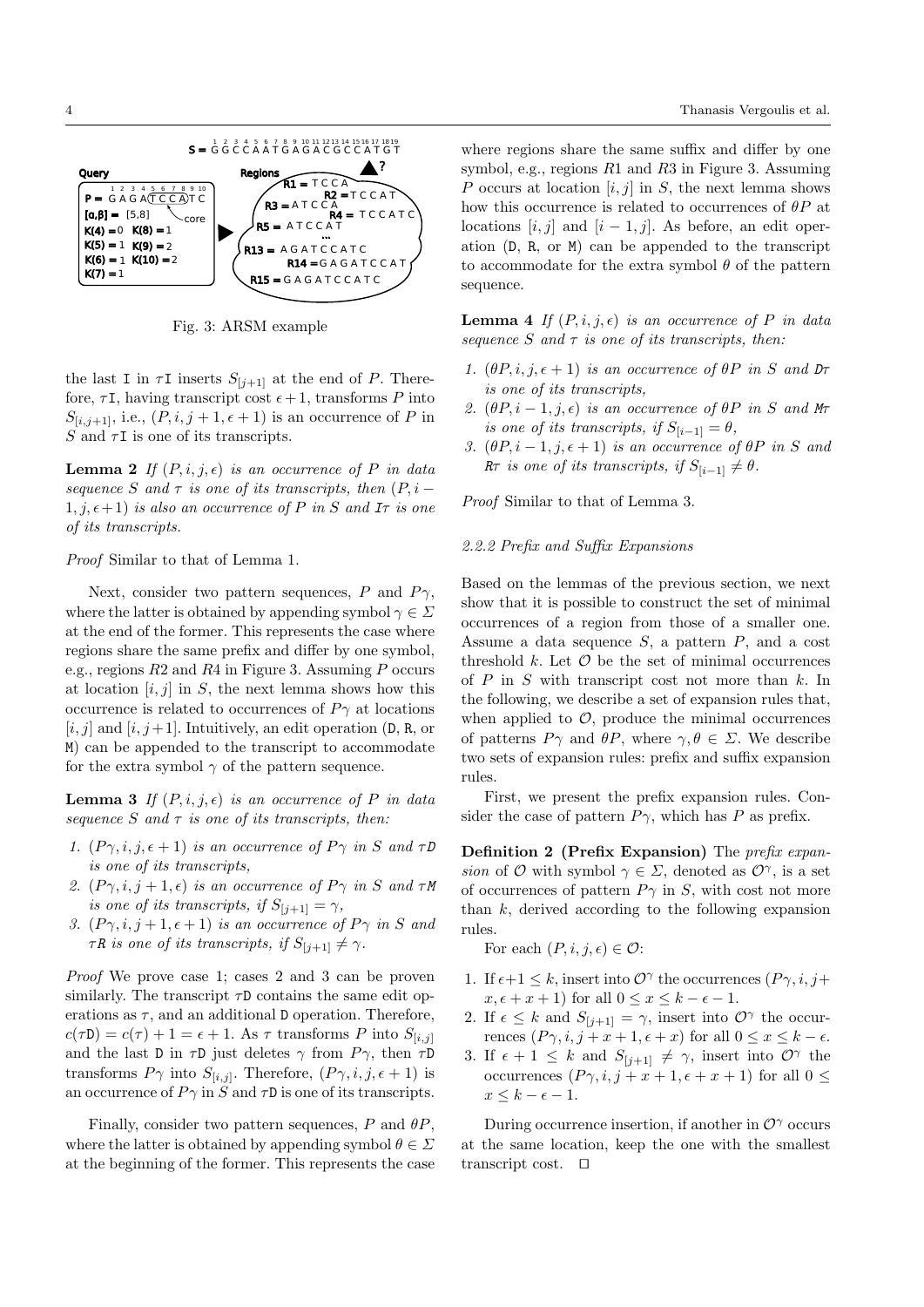respectively, to occurrence  $(P, i, j, \epsilon)$ , and, then, apply Lemma 1 repeatedly (once per  $x$  value so as not to exceed the error threshold  $k$ ) to each derived occurrence of  $P\gamma$ .

As an example, consider the data sequence  $S$  of Figure 3 and let  $P =$  GCCA,  $\gamma =$  T.  $(P, 13, 16, 0)$  is one minimal occurrence of P in S with cost not more than  $k = 1$ . Expansion rule 1 on occurrence  $(P, 13, 16, 0)$  produces  $(P\gamma, 13, 16, 1)$ , while rule 2 produces  $(P\gamma, 13, 17, 0)$  and  $(P\gamma, 13, 18, 1)$ . Note that expansion rule 3 does not apply, since  $S_{[17]} = \gamma = \texttt{T}$ .

The next theorem shows that the prefix expansion rules are *sound*, i.e., they produce occurrences of  $P\gamma$ that are minimal, and complete, i.e., they produce all minimal occurrences of  $P_{\gamma}$ .

**Theorem 1** If  $\mathcal O$  is the set of all minimal occurrences of  $P$  in  $S$  with transcript cost not more than  $k$ , then its prefix expansion  $\mathcal{O}^{\gamma}$  is the set of all minimal occurrences of  $P\gamma$  in S with transcript cost not more than k.

*Proof* Let  $O'$  be the set of all minimal occurrences of  $P\gamma$  in S with transcript cost not more than k. We first show that  $\mathcal{O}' \subset \mathcal{O}^\gamma$  by contradiction.

Suppose there is a minimal occurrence  $(P\gamma, i, j, \epsilon)$ of  $P\gamma$  with  $\epsilon \leq k$  which does not appear in  $\mathcal{O}^{\gamma}$ . Let  $\tau$ be any of the edit transcripts of this occurrence. There are four cases based on the last operation in  $\tau$ . Let  $\tau'$  denote the transcript obtained by omitting this last operation.

Assume the last operation is D, i.e.,  $\tau = \tau'$ D. It is easy to see that  $c(\tau') = \epsilon - 1$  and that  $(P, i, j, \epsilon - 1)$ is an occurrence of P. We show that this occurrence is minimal.

Suppose otherwise. Then, there exists a transcript  $\tau^*$  that corresponds to an occurrence  $(P, i, j, c(\tau^*)),$ where  $c(\tau^*) < c(\tau') = \epsilon - 1$ . According to case 1 of Lemma 3,  $(P\gamma, i, j, c(\tau^*) + 1)$  is an occurrence of  $P\gamma$ with transcript  $\tau^*D$  and cost  $c(\tau^*)+1 < \epsilon$ . However, this is not possible, as the minimal occurrence of  $P\gamma$  at location  $[i, j]$  has cost  $\epsilon$ , as assumed. Hence,  $(P, i, j, \epsilon - 1)$ is a minimal occurrence of P.

Consequently, according to the first rule (for  $x =$ 0),  $(P, i, j, \epsilon - 1)$  is expanded to occurrence  $(P\gamma, i, j, \epsilon)$ . However, the latter was assumed to not appear in  $\mathcal{O}^{\gamma}$ , which is a contradiction.

Using similar reasoning, one can show that this contradiction appears for the cases when the last operation is R and M, using cases 3 and 2 of Lemma 3, respectively.

We have to show a contradiction for the last case, when the last operation in transcript  $\tau$  is I. Let y be the largest integer such that the last y operations in  $\tau$  are

Intuitively, these rules apply cases  $1, 2,$  or 3 of Lemma 3, all insertions. Further, let  $\tau_1$  be the transcript obtained from  $\tau$  by omitting those last y operations. Observe that  $(P\gamma, i, j-y, c(\tau_1))$  has to be a minimal occurrence of  $P\gamma$ at location  $[i, j - y]$  with transcript cost  $c(\tau_1) = \epsilon - y$ ; otherwise, one can construct an occurrence of  $P\gamma$  at location  $[i, j]$  with cost lower than the minimum  $\epsilon$ .

> Depending on the last operation in  $\tau_1$  (which cannot be I), one can construct a minimal occurrence of P from  $(P\gamma, i, j - y, c(\tau_1))$  in a manner similar to the three cases examined before. Then, applying the corresponding expansion rule setting  $x = y$ , we obtain that  $(P\gamma, i, j, \epsilon)$  appears in  $\mathcal{O}^{\gamma}$ , i.e., a contradiction. Therefore,  $\mathcal{O}' \subseteq \mathcal{O}^{\gamma}$ .

> Finally, we show that  $\mathcal{O}' \supseteq \mathcal{O}^{\gamma}$ . Suppose otherwise, i.e., there exists an occurrence  $(P\gamma, i, j, \epsilon)$  of  $\mathcal{O}^{\gamma}$  that it is not in  $\mathcal{O}'$ . Since this occurrence is not minimal, there must exist another, say  $(P\gamma, i, j, \epsilon') \in \mathcal{O}'$ , with  $\epsilon' < \epsilon$ . We have already shown that  $\mathcal{O}' \subseteq \mathcal{O}^{\gamma}$ , which implies that  $(P\gamma, i, j, \epsilon')$  is also in  $\mathcal{O}^{\gamma}$ . As a result, both  $(P\gamma, i, j, \epsilon)$  and  $(P\gamma, i, j, \epsilon')$  are in  $\mathcal{O}^{\gamma}$ . This is a contradiction because the expansion rules dictate that only the occurrence with the smallest cost among those occurring at the same location is allowed in  $\mathcal{O}^{\gamma}$ .

> Finally, consider the case of pattern  $\theta P$ , which has  $P$  as suffix.

> Definition 3 (Suffix Expansion) The *suffix expan*sion of  $\mathcal O$  with symbol  $\theta \in \Sigma$ , denoted as  ${}^{\theta} \mathcal O$ , contains a set of occurrences of pattern  $\theta P$  in S with cost not more than  $k$ , and is derived according to the following expansion rules.

For each  $(P, i, j, \epsilon) \in \mathcal{O}$ :

- 1. If  $\epsilon + 1 \leq k$ , insert into  $\theta \mathcal{O}$  the occurrences  $(\theta P, i$  $x, j, \epsilon + x + 1$  for all  $0 \le x \le k - \epsilon - 1$ .
- 2. If  $\epsilon \leq k$  and  $S_{[i-1]} = \theta$ , insert into  $\theta \mathcal{O}$  the occurrences  $(\theta P, i - x - 1, j, \epsilon + x)$  for all  $0 \le x \le k - \epsilon$ .
- 3. If  $\epsilon + 1 \leq k$  and  $S_{[i-1]} \neq \theta$ , insert into  $\theta \mathcal{O}$  the occurrences  $(\theta P, i - x - 1, j, \epsilon + x + 1)$  for all  $0 \leq$  $x \leq k - \epsilon - 1$ .

During occurrence insertion, if another in  ${}^{\theta} \mathcal{O}$  occurs at the same location, keep the one with the smallest transcript cost.  $\Box$ 

Intuitively, these rules apply cases 1, 2, or 3 of Lemma 4, respectively, to occurrence  $(P, i, j, \epsilon)$ , and, then, apply Lemma 2 repeatedly (once per  $x$  value so as not to exceed the error threshold  $k$ ) to each derived occurrence of  $\theta P$ . The next theorem shows the soundness and completeness of the suffix expansion rules.

**Theorem 2** If  $\mathcal{O}$  is the set of all minimal occurrences of  $P$  in  $S$  with transcript cost not more than  $k$ , then its suffix expansion  ${}^{\theta}O$  is the set of all minimal occurrences of  $\theta P$  in S with transcript cost not more than k.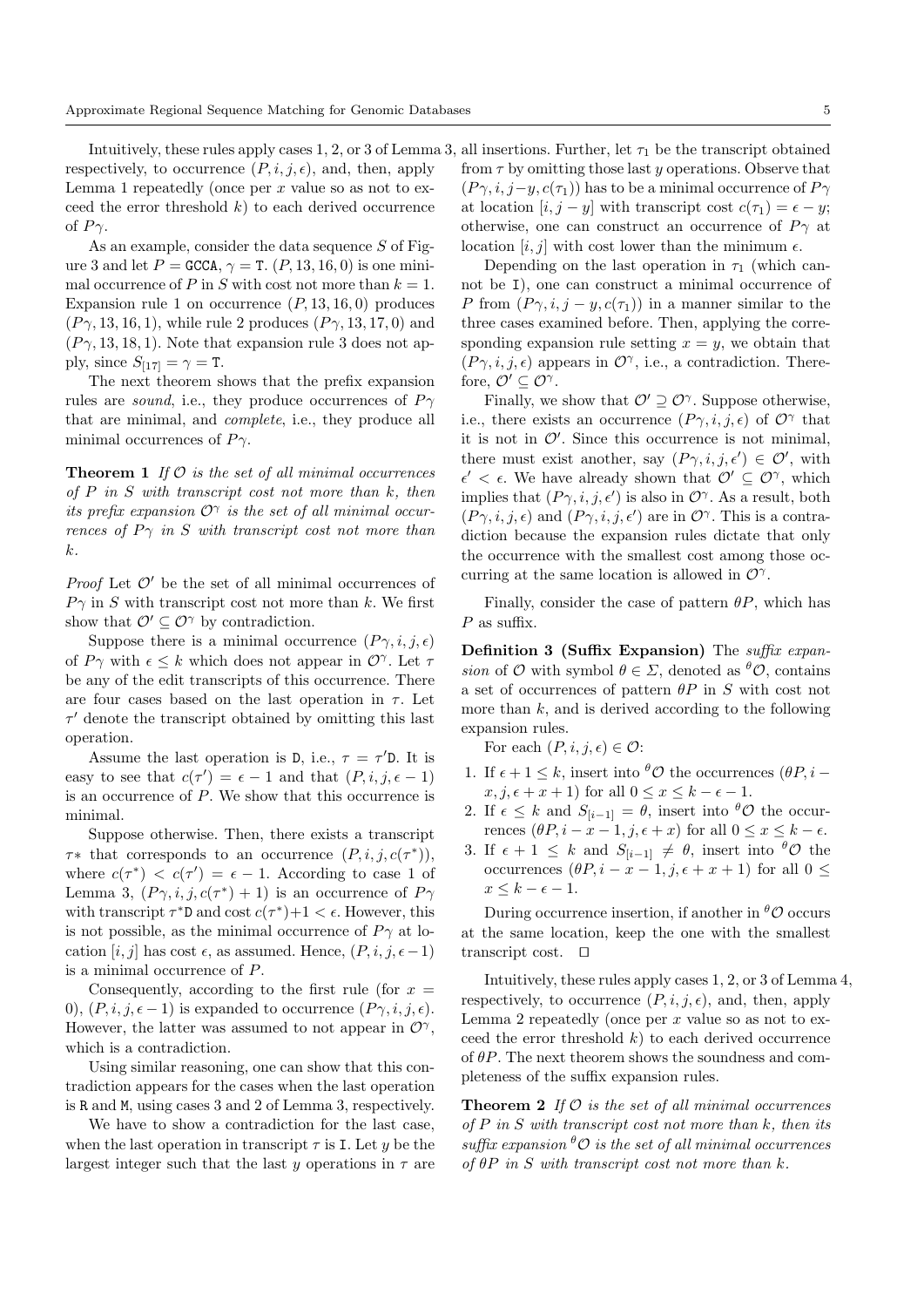Proof Similar to that of Theorem 1.

Note that consecutive applications of the prefix and suffix expansion rules can produce the minimal occurrences of a pattern from the minimal occurrences of one of its subsequences, as shown in the next theorem.

**Theorem 3** Given two patterns P, P' such that  $P \sqsubset$  $P'$ , and the set  $O$  of all minimal occurrences of  $P$  in S with transcript cost not more than k, it is possible to construct the set of all minimal occurrences of  $P'$  in S with transcript cost not more than  $k'$ , for any  $k' \leq k$ .

Proof Observe that for any pattern the set of its occurrences with cost not more than  $k$  is a superset of the set of its occurrences with cost not more than  $k'$ , where  $k' \leq k$ . Therefore, we only need to prove that the set of minimal occurrences of  $P'$  with transcript cost not more than  $k$  can be obtained from  $\mathcal{O}$ .

Since  $P \nightharpoonup P'$ , there exists a sequence of patterns  $P_1, \ldots, P_n$ , such that  $P_1 = P$ ,  $P_n = P'$ , and either  $P_{i+1} = P_i \gamma$  or  $P_{i+1} = \theta P_i$  holds, where  $\gamma, \theta \in \Sigma$ . Due to Theorems 1 and 2, an application of the appropriate (prefix if  $P_{i+1} = P_i \gamma$ , suffix otherwise) expansion rules to the set of minimal occurrences of  $P_i$  constructs the set of all minimal occurrences of  $P_{i+1}$ . After successive applications, the required set can be constructed.

#### 3 The PS-ARSM Method

The Prefix-Suffix ARSM (PS-ARSM) method exploits the overlaps among regions and applies the expansion rules of Section 2.2.2 to efficiently produce all ARSM results. The key idea is to initially determine the minimal occurrences for the smallest possible region, the core, and then progressively expand them to construct the minimal occurrences for all regions. Special care is required so that the produced occurrences obey the two requirements set in Definition 1. Note that since all occurrences produced by our method are minimal, we drop the characterization minimal in the remainder of this paper.

We first introduce some important concepts in Section 3.1. Then, we describe the PS-ARSM algorithm in Section 3.2, and detail its implementation in Section 3.3. Finally, we present a cost analysis of PS-ARSM and propose an optimization in Section 3.4. For ease of reference, we include the most common symbols and their definitions in Table 1.

#### 3.1 Region Lattice

PS-ARSM operates on the region lattice induced by the subsequence relation  $\Box$ . Figure 4 presents the region

| Symbol           | Definition                           |  |
|------------------|--------------------------------------|--|
| $\Sigma$         | Alphabet                             |  |
| S                | Data sequence                        |  |
| $\boldsymbol{P}$ | Pattern                              |  |
| R                | A region of $P$                      |  |
| $\overline{C}$   | Core of $P$                          |  |
| $\boldsymbol{a}$ | Start position of $C$ in $P$         |  |
| h                | End position of $C$ in $P$           |  |
| $\mathcal{K}$ (  | Threshold function                   |  |
| $\epsilon$       | A suffix chain in the region lattice |  |
| $sc_{num}$       | Number of suffix chains              |  |
| sc_length        | Length of the suffix chains          |  |

lattice for the example of Figure 3. The top left region  $R1$  corresponds to the core, while the bottom right  $R15$ to the pattern. A horizontal (resp. vertical) arrow from a region to another one implies that the former is a suffix (resp. prefix) of the latter.

A head is a region such that none of its suffixes, except itself, are regions. A *tail* is a region such that it is not the suffix of any other region. In Figure 4, there exist three heads,  $R1$ ,  $R2$  and  $R4$ , and three tails,  $R12$ ,  $R14$  and  $R15$ . The heads and tails of a lattice are totally ordered based on the  $\sqsubset$  relation. The first head is the core, while the last tail is the pattern.

A suffix chain is a totally ordered set of regions that contains a tail and all its suffixes. The suffix chains of a lattice are ordered according to the rank of their tail. There exist three suffix chains in Figure 4, labelled  $c1, c2, c3$ , each corresponding to a row of the lattice. Observe that the smallest region in a suffix chain is a head and the largest is a tail; e.g., in chain  $c1 =$  $\{R1, R3, R6, R9, R12\}$ , R1 and R12 are its head and tail, respectively.

#### 3.2 Algorithm Description

PS-ARSM consists of three execution phases. We next describe these phases in detail.

Phase 1. In this phase, PS-ARSM determines the occurrences of the core with transcript cost not more that  $\mathcal{K}(|P|)$ . Note that the cost threshold  $\mathcal{K}(|P|)$  is selected



Fig. 4: The region lattice for the ARSM example.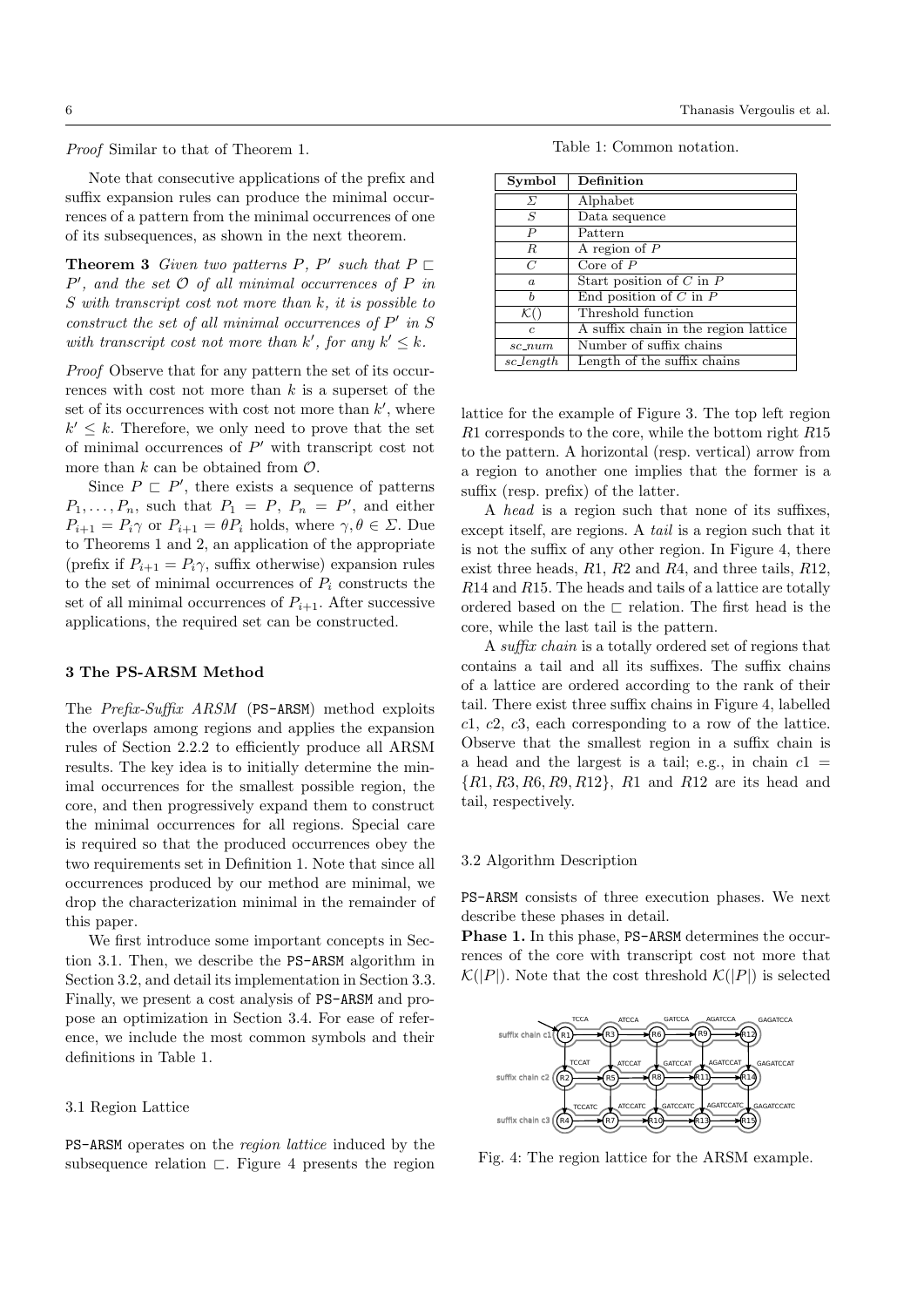

Fig. 5: Core occurrences, head occurrences and seeds for suffix chains  $c_1$ ,  $c_2$ , and  $c_3$ .

so that no ARSM result, produced by expansions of the core occurrences, is missed, as explained in the following.

Recall that an occurrence of a region  $R$  can only be an ARSM result if its cost is not more than  $\mathcal{K}(|R|)$ (first requirement in Definition 1). Since the pattern  $P$ is the largest region and  $K$  is monotonically increasing,  $\mathcal{K}(|P|)$  is the highest cost any ARSM result is allowed to have. From Theorem 3, it follows that any ARSM result must be among the expansions of the core occurrences with the loosest possible cost threshold, i.e.,  $\mathcal{K}(|P|)$ .

For the ARSM example shown in Figure 3 and the corresponding lattice in Figure 4, the first phase of PS-ARSM computes the core occurrences, i.e., those of region  $R1 =$  TCCA, with cost at most  $\mathcal{K}(|P|) = \mathcal{K}(10) = 2$ . All these occurrences are depicted at the top of Figure 5 as oval boxes aligned with respect to the data sequence S. For instance,  $(R1, 2, 4, 2)$  corresponds to an occurrence of the core R1 at location [2, 4] in  $S$ .

**Phase 2.** In this phase, PS-ARSM first applies the prefix expansion rules on the core occurrences to produce the occurrences of all heads. E.g., in the lattice of Figure 4, PS-ARSM prefix-expands the core occurrences to construct the occurrences of region  $R2 = TCCAT$ , shown at the middle of Figure 5. The resulting head occurrences are then expanded to obtain those of  $R4 = TCCATC$ , shown at the bottom of Figure 5.

Next, PS-ARSM filters the head occurrences of each suffix chain to provide the appropriate input to phase 3. Consider a chain c, and let  $R_1^c$  and  $R_n^c$  be its head and tail, respectively. Briefly, the goal of phase 3 is to produce the occurrences of any region in  $c$  by expanding its head occurrences. Note that all produced occurrences have cost at most  $\mathcal{K}(|P|)$ , as they are expansions of the core occurrences. However, observe that  $\mathcal{K}(|R_n^c|)$ , which is not more than  $\mathcal{K}(|P|)$ , is the highest cost any occurrence of a region in  $c$  is allowed to have (see Definition 1). Therefore, from Theorem 3, it follows that only head occurrences with cost not more than  $\mathcal{K}(|R_{n}^{c}|)$ should be suffix-expanded in phase 3. We refer to these occurrences of  $R_1^c$  as the seeds of the suffix chain c. For example, the head occurrences in Figure 5 that are also seeds are marked with an asterisk; e.g.,  $(R2, 2, 5, 2)$  is a seed of suffix chain  $c2$ . Thus, phase 2 filters out nonseeds from head occurrences to provide the phase 3 input.

Phase 3. In this phase, PS-ARSM produces the ARSM results. The algorithm operates holistically on all chains, but for clarity we only describe the procedure for a single chain  $c$ . For each region along the chain, starting from the head  $R_1^c$  and ending at the tail  $R_n^c$ , PS-ARSM performs the following tasks.

Suppose  $R_i^c$  is the current region. PS-ARSM first suffixexpands the occurrences of the previous region  $R_{i-1}^c$  in the chain to produce the occurrences of  $R_i^c$ . These expanded occurrences are called *candidates*, and the candidates of  $R_1^c$  are the seeds. Then, PS-ARSM enforces the two requirements of Definition 1. For the first, it excludes candidates with cost more than  $\mathcal{K}(|R_i^c|)$ ; the remaining are to be inserted in the result set. However, during insertion, PS-ARSM removes any occurrence (either a candidate, or one already in the result set) that violates the second requirement. It is important to note that all candidates for  $R_i^c$  (i.e., not only those inserted in the result set) are required to obtain the candidates for the next region  $R_{i+1}^c$  in the chain.

Figure 6 illustrates the third phase for all the suffix chains of the lattice shown in Figure 4. Consider suffix chain  $c_2$ . Its head is  $R_1^{c_2} = R_2$  and the tail is  $R_n^{c_2} = R_14$ . The seeds of this chain, i.e., the occurrences of  $R2$  with cost at most  $\mathcal{K}(|R14|) = \mathcal{K}(9) = 2$ , have been determined in the second phase. Assume that the currently examined region is  $R5$ . Its four candidates (see the second part of Figure 6) are produced by the suffix expansion of  $R2$  candidates (at the middle of the first part of Figure 6). Then PS-ARSM considers only those candidates with cost 1 (since  $\mathcal{K}(|R5|) = \mathcal{K}(6) = 1$ ) for insertion in the result set. In our example, this is an empty set.

Pseudocode. Figure 7 presents the PS-ARSM pseudocode. The algorithm takes as input the data sequence S, the pattern P, the core  $[a, b]$  and the threshold function  $K$ , and outputs the ARSM results. In the first phase, PS-ARSM applies an ASM algorithm to compute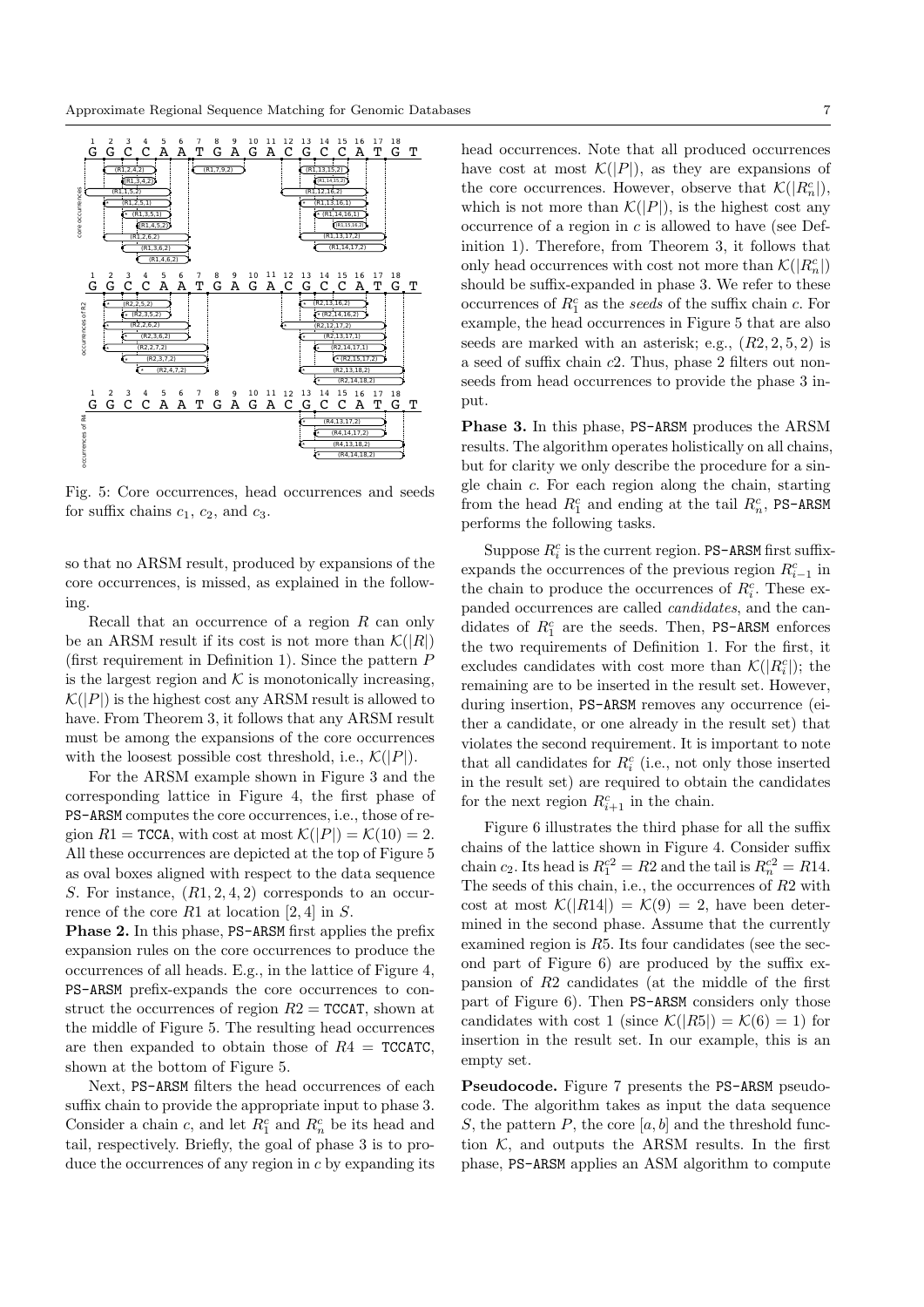

Fig. 6: Seeds, candidates and temporal results.

the core occurrences (line 1); details are discussed in Section 3.3.2.

In the second phase (lines  $2-6$ ), PS-ARSM constructs the head occurrences. The occurrences of the first head are those of the core (line 2). The occurrences of each other head are obtained from those of the previous head (line 4). The  $pExp$  method implements the prefix expansion rules. Then, PS-ARSM identifies the seeds for the corresponding suffix chain, by invoking the getSeeds method (line 5). Both methods are discussed in Section 3.3.3.

In the third phase (lines  $7-14$ ), PS-ARSM computes the ARSM results. For clarity, pseudocode presents the required steps independently for each suffix chain  $c_i$ . However, these steps are performed holistically for the seeds of all suffix chains (see Section 3.3.4 for details). Back to pseudocode, PS-ARSM first constructs the candidates, i.e., the occurrences of each region in the chain. Note that the candidates of the head are the seeds of the chain (line 8). The candidates for each other region are obtained from those of the previous region

```
PS-ARSM()Input: S, P, [a, b], KOutput: results
begin
  # Phase 101.
       core\_occs \leftarrow \texttt{ASMfull}(S, P_{[a,b]}, \mathcal{K}(|P|))# Phase 202.
       head\_occs_{c_1} \leftarrow core\_occs03.
       for each suffix chain c_i04.
          if (j>1) then head_occs<sub>c<sub>i</sub></sub> \leftarrow pExp(head_occs<sub>c<sub>i-1</sub></sub>, R_1^{c_j})
05.
          seeds_{c_j} \leftarrow \texttt{getSeeds}(head\_occs_{c_j}, \mathcal{K}(|c_j.tail|))06.
       end
  #Phase 3
07.
       for each suffix chain c_i08.
       cands_1 \leftarrow seeds_{c_i}09.
           for<br>each region R_i^{c_j} of c_jif (i>1) then cands_i \leftarrow \texttt{sExp}(cands_{i-1}, R_i^{c_j})10.
11.tmp \leftarrow \text{ sieve}(cands_i, \mathcal{K}(|R_i^{c_j}|))12.insert(results, tmp)13.
          end
14.
       end
end.
```
Fig. 7: The PS-ARSM algorithm.

(line 10). In particular, the  $sExp$  method (presented in Section 3.3.4) implements the suffix expansion rules. Then, among the candidates of region  $R_i^{c_j}$ , those with cost not more than  $\mathcal{K}(|R_i^{c_j}|)$  are identified by the sieve method (line 11 and Section 3.3.4). Finally, the remaining occurrences are inserted in the result set, enforcing the second requirement of Definition 1 (line 12).

Correctness. PS-ARSM applies Theorem 3, i.e., it implements prefix and suffix rules, which are sound and complete as we proved. The previous guarantees that PS-ARSM will return all the ARSM results.

#### 3.3 Implementation

Section 3.3.1 presents the main data structures used by PS-ARSM. Then, Sections 3.3.2, 3.3.3 and 3.3.4 detail Phases 1, 2, and 3, respectively.

## 3.3.1 Maintaining head occurrences and candidates

An important observation of PS-ARSM is that prefix (resp. suffix) expanding a set of occurrences that end (resp. start) at the same position in the data sequence, requires the same computations. To understand this, refer to Figure 5, and consider the core occurrences  $(R1, 1, 5, 2)$  and  $(R1, 2, 5, 1)$ , which both end at position 5. We describe the operations necessary to prefix expand these occurrences and obtain the head occurrences of region R2. First, observe that  $R2 = R1$  T, and that the next symbol in the data sequence, i.e., at position 6, is A. Then, applying Lemma 3 for  $P = R1$ ,  $i \in \{1,2\}$   $j = 5$ ,  $\epsilon \in \{2,1\}$ , and since  $S[j+1] = A \neq T = \gamma$ ,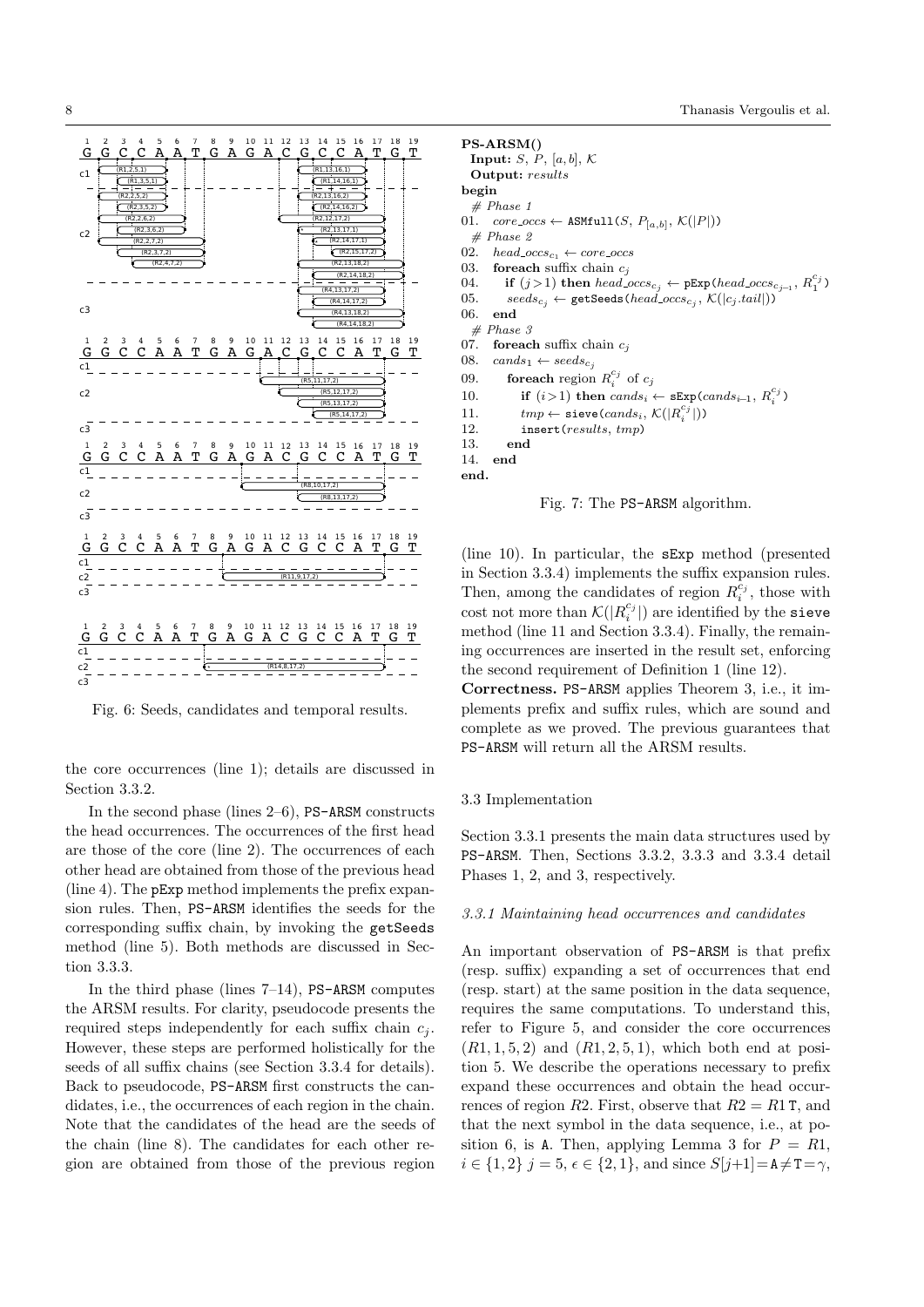we obtain that each core occurrence results in two head occurrences:  $(R2, 1, 5, 3)$ ,  $(R2, 1, 6, 3)$  from the first, and  $(R2, 2, 5, 2), (R2, 2, 6, 2)$  from the second. Observe that these can be succinctly represented as the two head occurrences  $(R2, i, 5+0, \epsilon+1)$  and  $(R2, i, 5+1, \epsilon+1)$ , for  $i \in \{1, 2\}, \epsilon \in \{2, 1\}.$  It is important to notice here that the information we have underlined in the previous representation (i.e.,  $+0$ ,  $+1$  for the end position, and  $+1$ , +1 for the cost) completely describes how the head occurrences are constructed from the core occurrences.

Based on this observation, PS-ARSM employs data structures that serve two goals: (1) they compactly represent occurrences, and (2) they facilitate prefix and suffix expansions by avoiding redundant computations. Hash table head occs. The hash table head occs is used to compute and store the head occurrences during the second phase of PS-ARSM. Initially, it contains the core occurrences, i.e., the head occurrences of the first suffix chain. Then, its entries are updated  $sc_{num} - 1$ times, where  $sc_{num}$  is the number of suffix chains in the region lattice. After the  $(i-1)$ -th update, head occs contains the head occurrences for the i-th suffix chain.

In what follows, we describe the head occs contents for suffix chain  $c_i$ ; the update procedure is explained in Section 3.3.3. head occs consists of key-value entries. A key corresponds to the end position of a core occurrence in the data sequence. The *value* for key  $j$ , denoted as head occs [j], is a composite value with information about the head occurrences of  $c_i$  produced by the prefixexpansion of core occurrences ending at position j. In particular, this composite value consists of:

- core occs: the list of core occurrences ending at position j, ordered by their transcript cost.
- add cost: an array where the  $x$ -th entry denotes the additional transcript cost required for the expansion of any core occurrence in core occs to a head occurrence of  $c_i$  ending at position  $j + x$ .

Note that the length of the add\_cost array is  $sc_{num}$ +  $\mathcal{K}(|P|)$ , as this value is the farthest a core occurrence can be expanded to the right while its transcript cost remains not more than  $\mathcal{K}(|P|)$ .

Observe that head occs indirectly describes the head occurrences of suffix chain  $c_i$ . That is, it stores the core occurrences (core\_occs), and how to expand them (add cost) so as to produce the head occurrences. We illustrate the above using an example. Assume the lattice of Figure 4 and consider head occs after the first update, i.e., containing the head occurrences of suffix chain  $c_2$ . Figure 8 depicts the contents of entry head occs<sup>[5]</sup>. core occs contains all the core occurrences ending at position 5 in the data sequence S. Note that an add cost array is represented as two rows: the

|                         | value                                                             |                           |
|-------------------------|-------------------------------------------------------------------|---------------------------|
| key                     | core occs                                                         | add cost                  |
|                         |                                                                   |                           |
| 5                       | (R1,2,5,1), (R1,3,5,1),<br>$(R1,\overline{1,5,2})$ , $(R1,4,5,2)$ | 1 2 3 4<br>$11 * * * * 1$ |
| .                       |                                                                   |                           |
| $(R2, 2, 5 + 0, 1 + 1)$ |                                                                   |                           |

Fig. 8: An excerpt of the head occs hash table, containing the head occurrences of suffix chain  $c_2$ .

lower shows the contents, while the upper presents the indices of this zero-based array. The depicted add cost informs us that head occurrences of  $c_2$  (produced by any core occurrence in core occs) ending at positions  $5+0=5$  and  $5+1=6$ , have additional cost of 1. Moreover, any head occurrence ending at subsequent positions, e.g.,  $5 + 2 = 7$ , has an additional cost larger than  $\mathcal{K}(|P|)$ , denoted as  $*$  in Figure 8. Therefore, the head occurrences in head\_occs [5] are  $(R2, 2, 5, 2), (R2, 2, 6, 2),$  $(R2, 3, 5, 2)$  and  $(R2, 3, 6, 2)$ , which are all head occurrences of  $c_2$  that are expansions of core occurrences ending at position 5.

Hash table cands. The hash table cands is used to compute and store the candidates during the third phase of PS-ARSM. Initially, it contains the seeds of all the suffix chains, i.e., the candidates for all the heads. Then, its entries are updated sc length−1 times, where sc length is the length of any suffix chain in the region lattice. After the  $(i + 1)$ -th update, cands contains the candidates for the i-th regions of all suffix chains.

In what follows, we describe the contents of cands for the i-th regions of all suffix chains; the update procedure is explained in Section 3.3.4. cands consists of key-value pairs. A key corresponds to the start position of a seed in the data sequence. The value for key j, denoted as cands [j], is a composite value with information about the candidates produced by the suffixexpansion of seeds starting at position  $j$ . In particular, this composite value consists of:

- seeds: the list of seeds starting at position  $j$ , ordered by their transcript cost.
- $add\_cost:$  an array where the  $x$ -th entry denotes the additional transcript cost required for the expansion of any seed in seeds to a candidate starting at position  $j - x$ .

Note that the length of the add\_cost array is  $sc_length+$  $\mathcal{K}(|P|)$ , as this value is the farthest a seed can be expanded to the left while its transcript cost remains not more than  $\mathcal{K}(|P|)$ .

Similar to head occs, cands indirectly describes the candidates. That is, it stores the seeds (seeds), and how to expand them (add cost) so as to produce the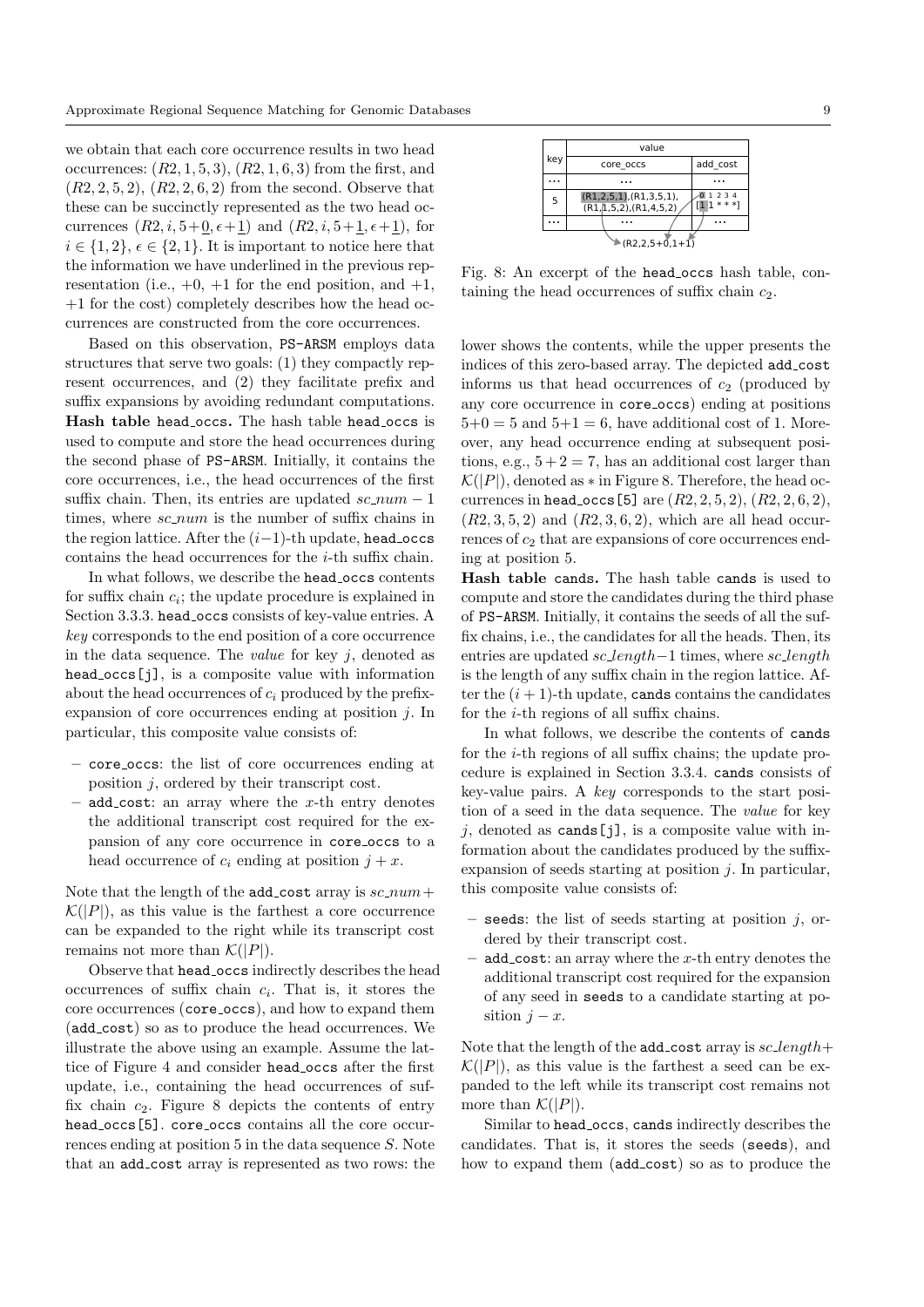|                           | value           |                               |
|---------------------------|-----------------|-------------------------------|
| key                       | seeds           | add cost                      |
|                           |                 |                               |
| 12                        | (R2, 12, 17, 2) | $0 - 12$ 3 4 5 6<br>$101***1$ |
|                           |                 |                               |
| $(R5, 12 - 1, 17, 2 + 0)$ |                 |                               |

Fig. 9: An excerpt of the cands hash table, containing the candidates for R3, R5, and R7.

candidates. We illustrate the above using the example lattice of Figure 4. Assume cands after the first update, containing the candidates for regions R3, R5, and R7. Figure 9 depicts the entry cands[12]. Observe that seed  $(R2, 12, 17, 2)$  produces the single candidate  $(R5, 11, 17, 2)$ , as explained in the figure, since all other occurrences exceed the cost threshold.

## 3.3.2 Phase 1: Producing the core occurrences

The goal of phase 1 is to produce all core occurrences with cost at most  $\mathcal{K}(|P|)$ . Note that an off-the-shelf ASM algorithm (like those discussed in Section 5) cannot produce all core occurrences. This happens because, by design, all ASM algorithms ignore some of the overlapping occurrences. For instance, if two occurrences have the same end position but different transcript costs, only the one with the lowest cost is reported. To illustrate this assume the classic dynamic programming algorithm described in [9]. Consider the core occurrence  $(R1, 12, 16, 2)$  in Figure 5. It would not be among the results, because  $(R1, 13, 16, 1)$  and  $(R1, 14, 16, 1)$ end at the same position but have better transcript cost. However,  $(R1, 12, 16, 2)$  should not be discarded, as it produces (via expansions in the last two phases)  $(R14, 8, 17, 2)$ , which is an ARSM result.

In order to produce all core occurrences, we follow three steps: (1) we execute a conventional ASM algorithm to discover the endpoints of the occurrences, (2) we construct disjoint windows around these endpoints, so that any occurrence is completely located within a window, and (3) in each window, we execute a variation of the dynamic programming algorithm (described below) to efficiently produce all occurrences.

Note that any ASM algorithm, including index-based solutions, can be used in step 1. Subsequently, in step 2, we construct the window  $[i - |C| - \mathcal{K}(|P|) + 1, i]$  for each endpoint  $i$  found at the previous step. This is because it is impossible for an occurrence to start before the  $(i-|C|-\mathcal{K}(|P|)+1)$ -th position. To avoid redundant computations, we merge any overlapping windows.

Finally, in step 3, we execute a variation of the dynamic programming algorithm in [31] that is specifically

|                             | add cost for c <sub>i</sub>                                                                                                                                                                                      | add_cost for $c_{i+1}$                                                                                                        |  |
|-----------------------------|------------------------------------------------------------------------------------------------------------------------------------------------------------------------------------------------------------------|-------------------------------------------------------------------------------------------------------------------------------|--|
| initial state               | 234<br>0<br>1<br>$\mathbf{1}$<br>[1<br>0<br>$\overline{2}$<br>$*1$                                                                                                                                               | 2 3<br>0<br>1<br>4<br>[*<br>$\star$<br>$^{\star}$<br>$^\star$<br>$*1$                                                         |  |
| $y = T$<br>$S[h-key+1] = A$ | $\mathfrak{D}$<br>3<br>0<br>4<br>1<br>$\overline{1}$<br>$1\quad2$<br>0<br>$*$ ]<br>case 1<br>Lemma 3<br>$\frac{c_{\text{dse}}}{s}$                                                                               | $\mathcal{L}$<br>3<br>4<br>0<br>1<br>$\overline{2}$<br>$\sqrt{2}$<br>$\star$<br>$\star$<br>$*1$                               |  |
| $y = T$<br>$S[hkey+2] = T$  | 2<br>$\mathbf{1}$<br>3<br>0<br>4<br>$\mathbf{1}$<br>$\overline{2}$<br>$\begin{bmatrix} 1 & 0 \end{bmatrix}$<br>$*$ 1<br>Case 1<br>Lemma 3<br>$\frac{c_{\partial S_{\mathcal{C}}}}{c_{\partial S_{\mathcal{C}}}}$ | 1<br>2<br>3<br>0<br>4<br>$\mathbf{1}$<br>0(1<br>[2<br>2<br>Lemma 1                                                            |  |
| $y = T$<br>$S[h(key+3] = G$ | 2 3<br>$\mathbf{1}$<br>$\Omega$<br>4<br>$1\vert 2$<br>$\left[1\right]$<br>$*$ ]<br>0<br>Lemma 3                                                                                                                  | 2<br>3<br>0<br>$\mathbf{1}$<br>$\overline{4}$<br>$\mathbf{1}$<br>[2]<br>$\mathbf 1$<br>-21<br>0<br>Case 1<br>$c_{\text{age}}$ |  |
| $y = T$<br>$S[hkey+4] = A$  | $1\quad2\quad3$<br>0<br>4<br>$\begin{bmatrix} 1 & 0 \end{bmatrix}$<br>$\mathbf{1}$<br>$\overline{2}$<br>$*$ ]<br>Lemma 3                                                                                         | 123<br>4<br>0<br>$\mathbf{1}$<br>[2]<br>$\overline{0}$<br>21<br>$\mathbf{1}$<br>case 1<br>$c_{\partial S \varrho}$ 3          |  |
|                             | 23<br>0<br>$\mathbf{1}$<br>4<br>$\mathbf 1$<br>2<br>٢1<br>0<br>$*$ ]                                                                                                                                             | 2 3<br>4<br>1<br>0<br>[2<br>$\mathbf{1}$<br>0<br>$\mathbf{1}$<br>2]                                                           |  |

Fig. 10: Method pExp updates the add cost array of head occs entry  $h$ .

adapted to return all occurrences. Recall that in conventional algorithms, each dynamic programming cell  $DP[i, j]$  contains the cost and the start position of the best occurrence of the pattern prefix  $P_{[1,i]}$  ending at position  $j$  in the data sequence  $S$ . On the other hand, in our variant, we keep in each cell  $DP[i, j]$  an array which contains the costs of the best occurrences of  $P_{[1,i]}$  ending at position  $i$  for each possible start position in  $S$ . Finally, since conventional algorithms cannot retrieve occurrences whose transcripts start with Insert operations, we must take special care so as not to miss them.

#### 3.3.3 Phase 2: Producing the seeds

The second phase of PS-ARSM produces the seeds of all suffix chains, by progressively prefix-expanding head occurrences. First, head occs is initialized with the core occurrences found in Phase 1. Then, PS-ARSM proceeds in sc num−1 iterations. In each iteration, PS-ARSM executes two tasks: (1) it invokes pExp to update head occs so as to contain the head occurrences of the next suffix chain, and (2) it invokes getSeeds to identify the seeds and initialize the cands hash table, which is required for Phase 3.

We now describe the pExp method. Assume that head occs contains the head occurrences of suffix chain  $c_i$ . Then, pExp updates head occs (by modifying the add cost arrays) so that it contains the head occurrences of  $c_{i+1}$ . In particular, pExp visits a hash entry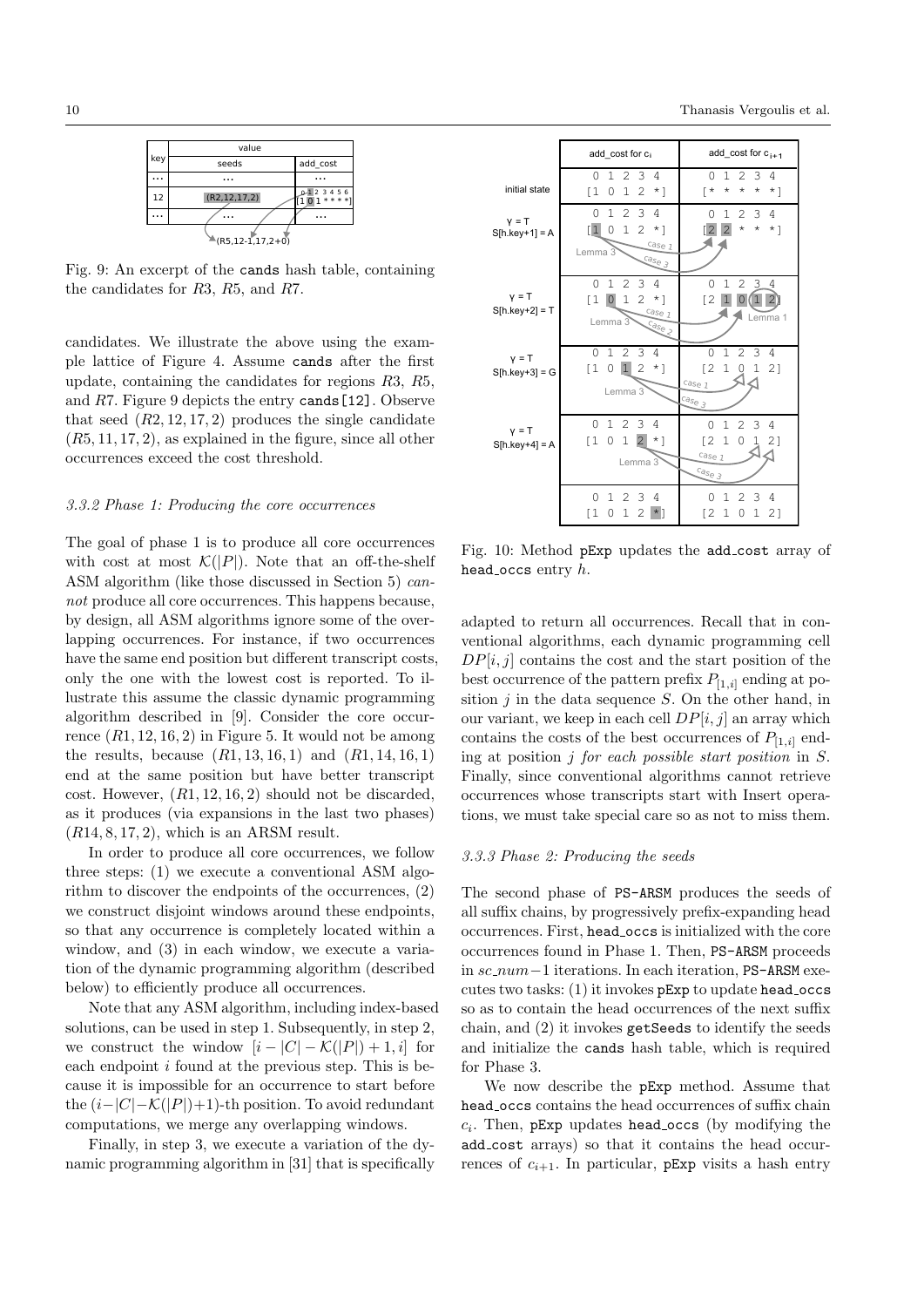of head occs and applies the prefix expansion rules for each possible end position of an occurrence. Fix a head occs entry h with key h.key, and let  $\gamma$  be the last symbol in the head (first region) of suffix chain  $c_{i+1}$ . Let add\_cost( $c_i$ ) (resp. add\_cost( $c_{i+1}$ )) denote the array for suffix chain  $c_i$  (resp.  $c_{i+1}$ ). Initially add\_cost $(c_{i+1})$ is filled with  $*$  values. Then, pExp scans add\_cost $(c_i)$ and applies the following procedure for each entry until a ∗ value is encountered. Consider the j-th entry in  $add\_{cost}(c_i)$ . Recall that this represents head occurrences of  $c_i$  that end at position  $h.key + j$ . First, the update procedure applies Lemma 3 (cases 1, 2 if symbols  $\gamma$  and  $S_{[h, key+j]}$  match, or cases 1, 3 otherwise) to compute the additional costs of head occurrences of  $c_{i+1}$  that end at positions  $h \cdot key + j$  and  $h \cdot key + j + 1$ . If the corresponding entries in add cost $(c_{i+1})$  have higher additional costs, they are updated. Finally, pExp applies Lemma 1 for each entry of  $add\_cost(c_{i+1})$ . As before, it only updates an entry when the computed additional cost is smaller than the entry's existing value.

Figure 10 illustrates an application of pExp, assuming the maximum allowed cost is 2. The left column shows the  $add\_cost$  array for suffix chain  $c_i$ , while the right column shows how add cost array for the next suffix chain  $c_{i+1}$  is updated. The first row shows that add\_cost $(c_{i+1})$  has initially all  $*$  values. Then, pExp examines entry  $add\_{cost}(c_i)[0]$ , and applies cases 1 and 3 of Lemma 3  $(S_{[h, kev+1]} = A \neq T = \gamma)$ . This implies that entries 0 and 1 of  $add\_cost(c_{i+1})$  have cost 1 more than that in  $add-cost(c_i)[0]$ . Note that Lemma 1 does not update any  $add\_{cost}(c_{i+1})$  entry as it would get additional cost larger that the maximum allowed.

Next, pExp examines entry  $add\_cost(c_i)[1]$  (see third row of Figure 10). This time, cases 1 and 2 of Lemma 3 apply. Therefore, entry 1 of  $add\_cost(c_{i+1})$  is updated with additional cost  $0 + 1 = 1$  (case 1), as it is lower than its current value. On the other hand, entry 2 of add\_cost( $c_{i+1}$ ) has additional cost  $0 + 0 = 0$  (case 2). Lemma 1 fills each remaining entry with additional costs 1 more compared to the previous entry.

Cases 1 and 3 of Lemma 3 apply for  $add\_cost(c_i)[2]$ . However, since they produce occurrences with costs worse than those produced in the previous step,  $add\_cost(c_{i+1})$ is not updated (see fourth row of Figure 10). The pExp method continues with the next entries and terminates when it reaches ∗ in the final entry.

Finally, we describe the getSeeds method. Its goal is to identify the seeds among the head occurrences of the current suffix chain. Using the information in the core occs and add cost fields, getSeeds selects those head occurrences with cost not more than the allowable for the current suffix chain. The selected occurrences are the seeds, and are inserted in the cands hash table.

## 3.3.4 Phase 3: Producing the ARSM results

The third phase of PS-ARSM produces the actual ARSM results, by progressively suffix-expanding the seeds of all suffix chains. Note that Phase 2 has initialized hash table cands with all seeds. Then, PS-ARSM proceeds in sc length iterations. In each iteration, PS-ARSM executes two tasks: (1) it invokes sExp (except in the first iteration) to update cands so as to contain the candidates of the next region of all suffix chains, and (2) it invokes sieve and insert to produce the actual ARSM results.

The sExp method is similar to pExp, except the following differences: (1) it operates on hash table cands, (2) it applies Lemmas 4 and 2, and (3) it examines the data sequence backwards. In the interest of space, we do not detail its operations.

The sieve method identifies ARSM results among the current candidates in the hash table cands. Finally, insert adds these occurrences to the set of ARSM results, taking care so that the second requirement of Definition 1 is not violated.

#### 3.4 Cost Analysis and Optimization

Cost of Phase 1. The first phase involves three steps. In the first two, a conventional ASM algorithm is used to mark windows of the data sequence S that contain core occurrences with cost not more than  $\mathcal{K}(|P|)$ . Assume that the dynamic programming algorithm with cut-off heuristic [31] is applied. Then, according to [3], the average processing time of the first two steps is at

most  $\left(\frac{\mathcal{K}(|P|)}{1-e/\sqrt{|\Sigma|}}+O(1)\right)\cdot |S|\cdot T_{DP}=O\left(\mathcal{K}(|P|)\cdot |S|\right),$ where  $T_{DP}$  is the required time to compute each dynamic programming cell (constant for a given system configuration).

In the third step of Phase 1, our dynamic programming variation (see Section 3.3.2) is executed for each window marked in the previous steps. In our analysis, we assume the worst case scenario, where the entire data sequence is marked as a single window. Following again the analysis in [3], this step requires  $O(\mathcal{K}(|P|)^2 \cdot$  $|S|$ ) time on average, because each dynamic programming cell contains  $2 \cdot \mathcal{K}(|P|) + 1$  values.

Putting everything together, Phase 1 has a total processing time of  $O(\mathcal{K}(|P|)^2 \cdot |S|)$ .

Cost of Phases 2 and 3. To determine the cost of the last two phases, observe that each core occurrence, which is computed in the first phase, will undergo the same number of (prefix and suffix) expansions. In particular, the number of prefix expansions is one less than the number of suffix chains, i.e.,  $|P| - \beta$ . On the other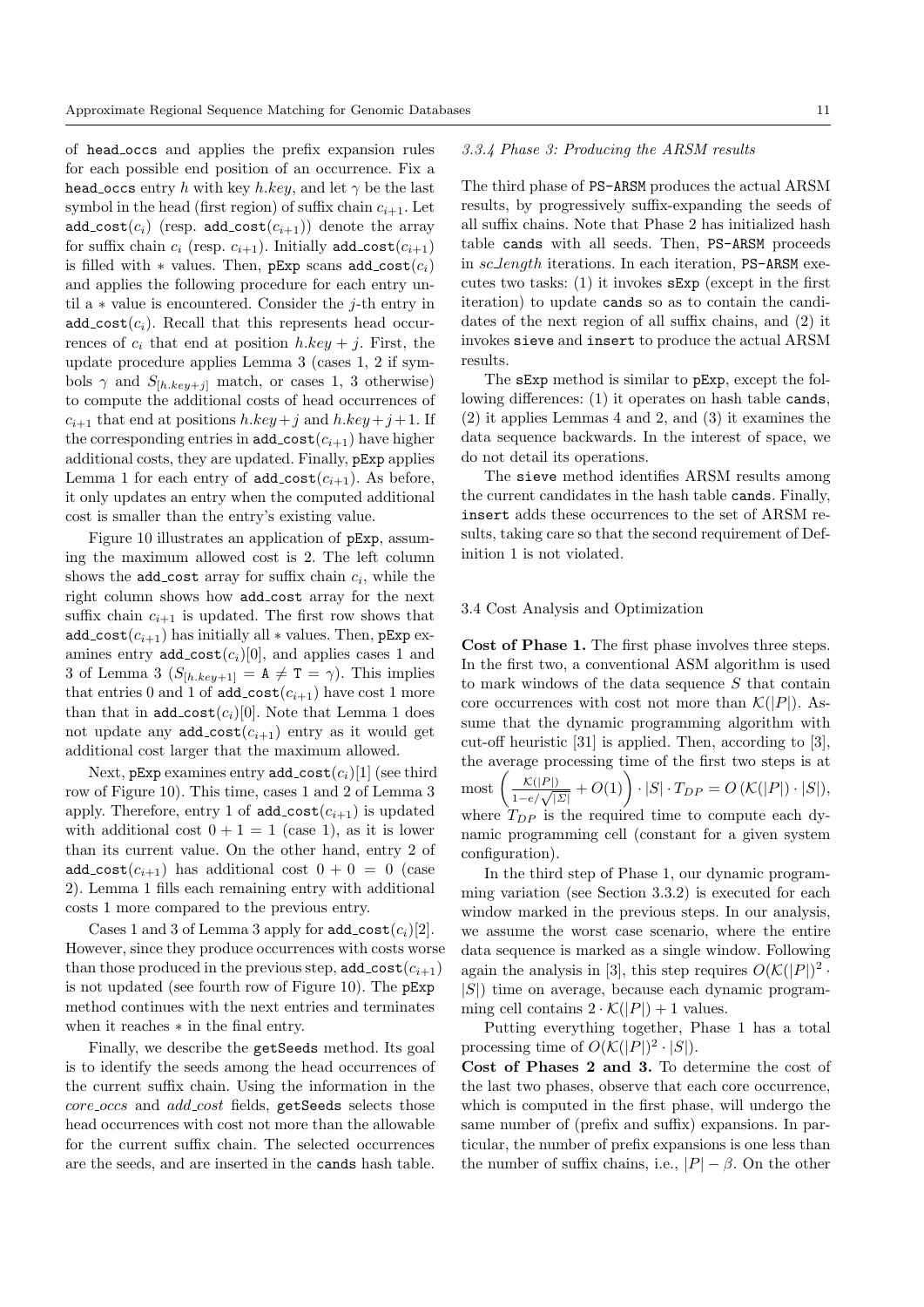hand, the number of suffix expansions is one less that the length of a suffix chain, i.e.,  $\alpha - 1$ . In total, a core occurrence will undergo  $|P| - \beta + \alpha - 1 = |P| - |C|$  expansions. Furthermore, the total number of core occurrences produced in Phase 1 is given by  $|S| \cdot f(|C|, \mathcal{K}(|P|)),$ where  $f(|C|, \mathcal{K}(|P|))$  is the probability of a random sequence of length  $|C|$  matching in a given position of the data sequence with transcript cost not more than  $\mathcal{K}(|P|)$ .

Putting everything together, and assuming that each expansion requires  $T_{EX}$  time (constant for a given system configuration), the processing time of Phases 2 and 3 is  $|S| \cdot f(|C|, \mathcal{K}(|P|)) \cdot (|P| - |C|) \cdot T_{EX} = O(|S| \cdot$  $f(|C|, \mathcal{K}(|P|)) \cdot (|P| - |C|)).$ 

Note that computing a closed formula for the function  $f()$  is a difficult task [3]. However, it is possible to derive the following upper bound for  $f(|C|, \mathcal{K}(|P|))$ based on the analysis in the appendix of [3]:

$$
\sum_{i=|C|-\mathcal{K}(|P|)}^{|C|}\frac{1}{|\Sigma|^{|C|-\mathcal{K}(|P|)}}\binom{|C|}{|C|-\mathcal{K}(|P|)}\binom{i}{|C|-\mathcal{K}(|P|)}\binom{i}{|C|-\mathcal{K}(|P|)}+\sum_{i=|C|+1}^{|C|+\mathcal{K}(|P|)}\frac{1}{|\Sigma|^{i-\mathcal{K}(|P|)}}\binom{|C|}{i-\mathcal{K}(|P|)}\binom{i}{i-\mathcal{K}(|P|)}.
$$

Optimization. In some ARSM instances (e.g., when the ratio  $\mathcal{K}(|P|)/|R|$  is large), it is possible that the number of core occurrences is so high that the total execution time of PS-ARSM is dominated by Phases 2 and 3. For such instances, it is often preferable to divide the problem into two ARSM sub-problems, where each has much fewer core occurrences than the original, and solve them independently. This can be achieved by splitting the lattice in two, and appropriately defining the pattern sequence and the core for each sub-problem – the threshold function  $K$  is common. Figure 11 shows the two ways (vertical and horizontal partition) to view an ARSM problem as two independent sub-problems. The core and pattern regions for each sub-problem are also illustrated. Note that at the end, the occurrences from one sub-problem must be checked against those of the other, so as to remove occurrences that violate the second requirement of Definition 1.

The only question that remains is when and how to perform this sub-problem division. Based on the analysis of the previous paragraphs we estimate the total execution time of three scenarios: (a) solving the original problem, (b) solving the two sub-problems produced by a vertical split of the lattice, and (c) solving the two sub-problems produced by a horizontal split of the lattice. The scenario having the smallest estimated cost is the one selected.



Fig. 11: Example of vertical and horizontal lattice split.

## 4 Experimental evaluation

We run a comprehensive set of experiments to assess the performance of our PS-ARSM method on both synthetic and real datasets. Section 4.1 describes the experimental setup and Section 4.2 presents our findings.

## 4.1 Setup

Algorithms. The evaluation involves three exact algorithms, i.e., they correctly retrieve all ARSM results.

- PS-ARSM, our proposed solution for ARSM. The dynamic programming with the cut-off heuristic algorithm [31] is used in Phase 1.
- N-ARSM, the na¨ıve approach that executes an ASM dynamic programming algorithm for every single region. The cut-off heuristic [31] is used to improve the dynamic programming efficiency.
- M-ARSM, which executes MASM [8] for each group of regions that have the same length. Experiments have shown this to be the most efficient MASMbased algorithm (see also Section 5).

We implement all algorithms in  $C_{++}$ , and run the experiments on a dedicated Linux PC Intel Core 2 Duo CPU, E8400, at 3.00GHz. In our system,  $T_{DP} = 3.14$ .  $10^{-5}msec$  and  $T_{EX} = 2.11 \cdot 10^{-5}msec$ .

Parameters. We measure performance in terms of the total time required to produce the ARSM results, while we vary the following set of parameters: the pattern sequence length  $|P|$  (measured in number of symbols); the data sequence length  $|S|$ ; the ratio of the core to pattern

Table 2: Experimental parameters.

| Parameter | Range of values                   | Default |
|-----------|-----------------------------------|---------|
|           | 10, 20, 30, 40, 50                | 30      |
| l Sl      | 1M, 5M, 10M, 50M, 100M            | 10M     |
| C / P     | 0.2, 0.3, 0.4, 0.5, 0.6, 0.7, 0.8 | 0.5     |
| cPos      | left, middle, right               | middle  |
| $\alpha$  | 0.1, 0.15, 0.2, 0.25, 0.3         | 0.2     |
|           | 4, 20, 94                         |         |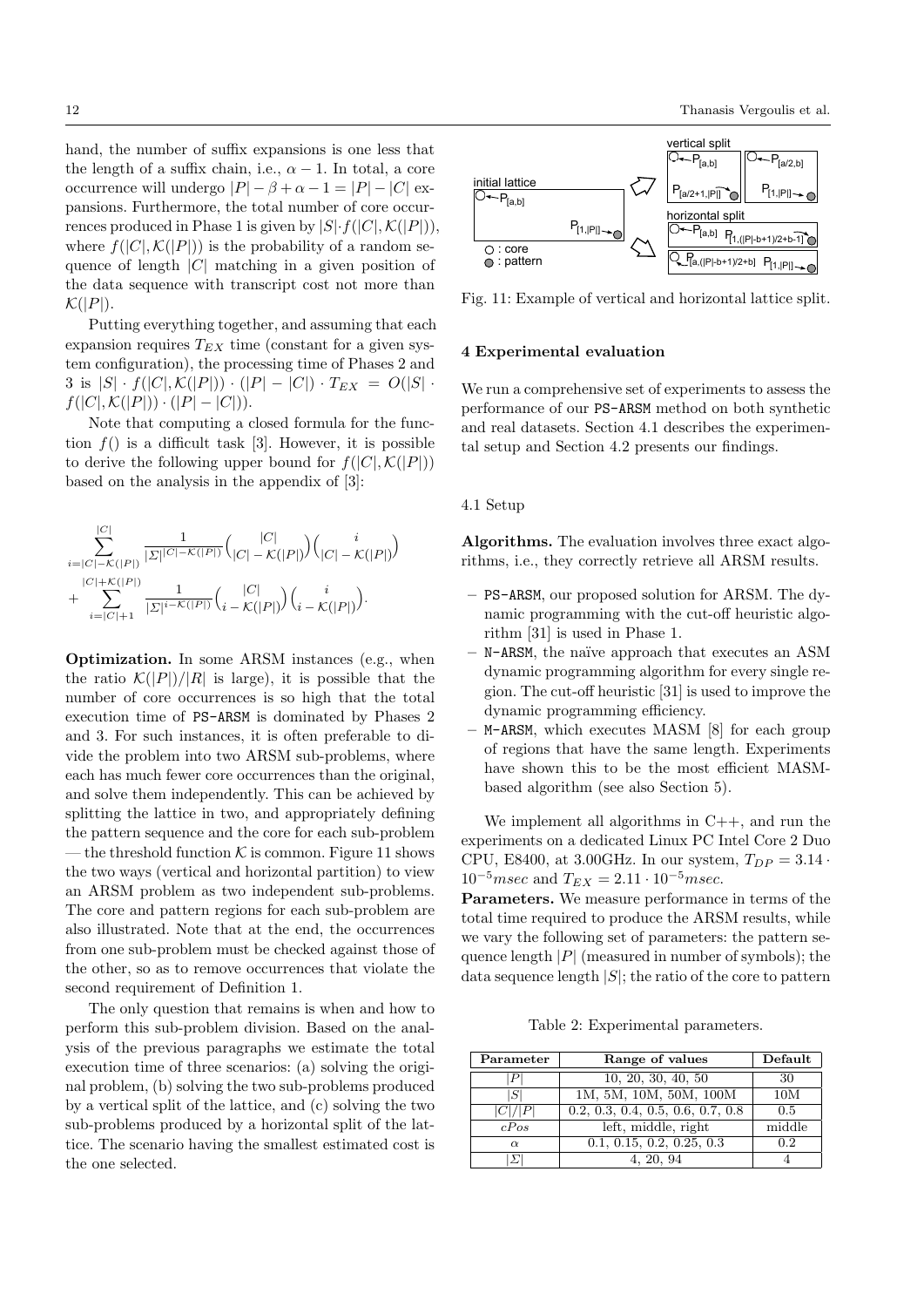

Fig. 12: Varying the pattern sequence length  $|P|$ .

length  $|core|/|P|$ ; the position of the core cPos; the ratio of the allowable transcript cost for each region over its length  $\alpha = \mathcal{K}(|R|)/|R|$  (we consider linear threshold functions); the size of the alphabet  $|\Sigma|$ . Table 2 contains all parameters and their range of examined values. In each experiment, we vary a single parameter and set the remaining to the default values shown on the table. Datasets. We use synthetic and real datasets. For the synthetic (D1), we use random sequences that follow the uniform Bernoulli model, i.e., each symbol has  $1/|\Sigma|$ probability to occur and is selected independently of others. We generate 20 pairs of data and pattern sequences, and, for each pair, we execute the algorithms 5 times. Therefore, every reported time value is the average of 100 executions.

We also consider real datasets, obtained from the Ensembl database<sup>1</sup>. The 3'UTR dataset  $(D2)$  is a 44 million nucleotide sequence for the 3' untranslated region of the human gene transcripts. The CDS dataset (D3) is a 74 million nucleotide sequence for the coding region of the human gene transcripts. Note that these are genomic datasets and can only be used in experiments with alphabet size  $\Sigma = 4$ . We extract 20 random subsequences from these datasets to serve as the patterns, and for each of them we execute the algorithms 5 times. As a result, every reported time value is the average of 100 executions.

# 4.2 Results

Runtime analysis of PS-ARSM. We investigate the runtime performance of PS-ARSM for the default experimental setting. Note that, for these parameter values, PS-ARSM chooses to split the region lattice horizontally.

Table 3 presents the memory occupied by the two hash tables of PS-ARSM. The two runs shown correspond to the two executions of PS-ARSM, one for each half of

Table 3: Memory consumption of PS-ARSM hash tables.

| Dataset<br>head_occs_size |                             | cands size                 |  |
|---------------------------|-----------------------------|----------------------------|--|
| $D1$ run 1                | 7.69MB (128,577 entries)    | $0.17MB$ $(2,006$ entries) |  |
| $D1$ run 2                | $1.61MB$ $(27,001$ entries) | $0.03MB$ (255 entries)     |  |
| $D2$ run 1                | 7.82MB (126,852 entries)    | $0.37MB$ $(3,221$ entries) |  |
| $D2$ run $2$              | 2.11MB (33,802 entries)     | $0.18MB$ (944 entries)     |  |
| $D3$ run 1                | 9.51MB (155,912 entries)    | $0.33MB$ $(3,898$ entries) |  |
| D3 run 2                  | 2.52MB (41,282 entries)     | $0.07MB$ (698 entries)     |  |

Table 4: Running time breakdown for PS-ARSM phases.

| $\mathbf{D}\mathbf{ataset}$ | Phase $1 \ (\%)$ | Phase $2(\%)$ | Phase $3 \ (\%)$ |
|-----------------------------|------------------|---------------|------------------|
|                             | 97.26            | 2.57          | 0.17             |
| D2                          | 96.70            | 2.88          | 0.42             |
| 73                          | 96.58            |               | ാറ               |

the original lattice. Note that the size of cands is significantly smaller than that of head occs. The reason is that much fewer occurrences survive after Phase 2. For example, as the table suggests for the first run on D1, there exist 128,577 distinct positions where occurrences end in Phase 2, but only 2,006 positions where occurrences start in Phase 3.

Table 4 presents the relative time spent in each phase of PS-ARSM; the values are based on the total execution time for both runs. Phase 1 is by far the most expensive as it consumes around 97% of the total running time. Among the other two phases, Phase 3 requires more time as it expands much fewer occurrences than Phase 2 (see Table 3).

Varying the pattern sequence length. Figure 12 presents the execution times (in logarithmic scale) of all algorithms as the length of the pattern sequence  $|P|$  varies. The findings are similar for all datasets. As the  $|P|$  grows, the number of regions and their average length increases. This explains why the execution time of M-ARSM and N-ARSM grows.

On the other hand, the execution time of PS-ARSM remains less than 10 seconds, unaffected by  $|P|$ . Note

<sup>1</sup> http://www.ensembl.org/biomart/martview/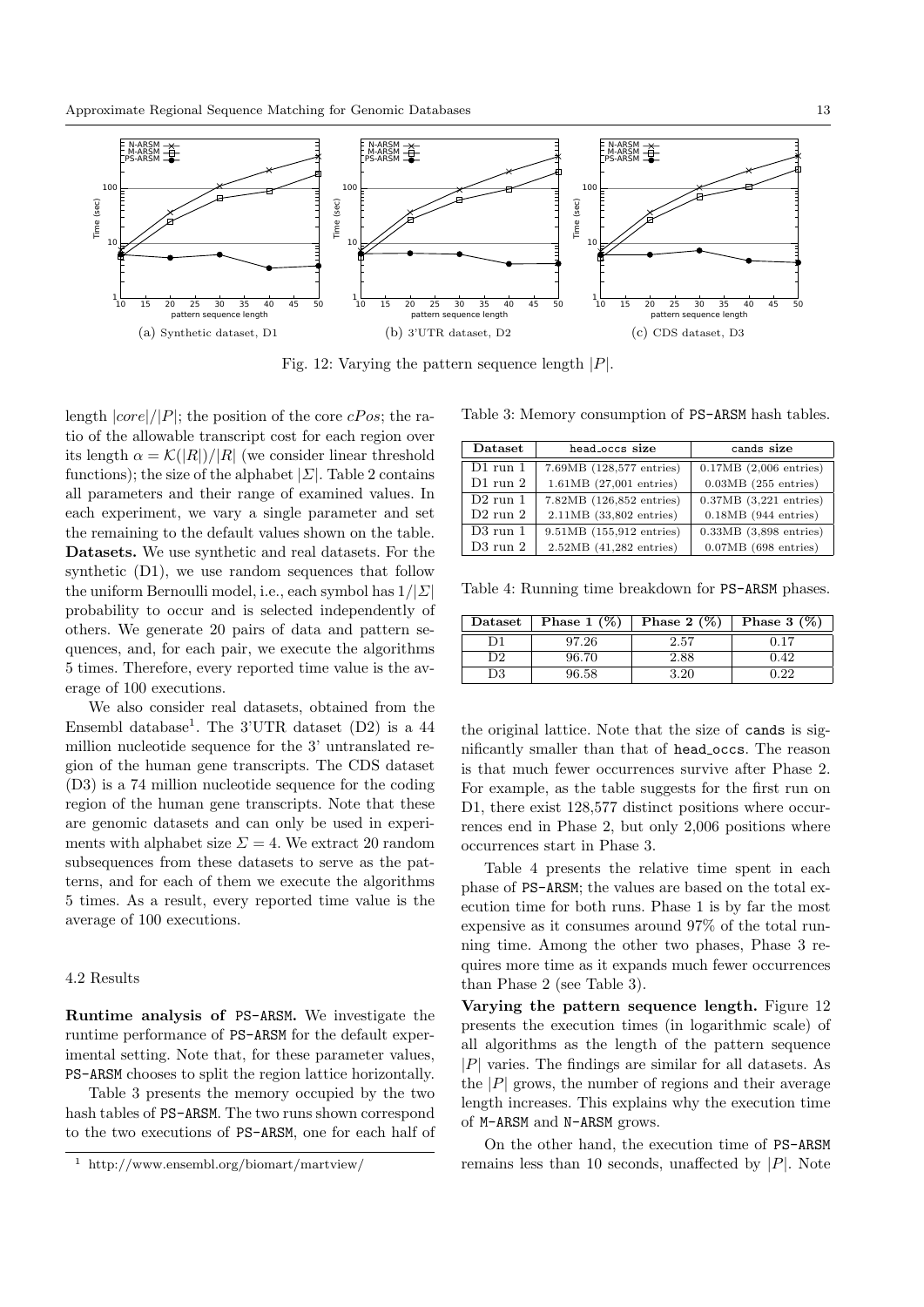

Fig. 13: Varying the data sequence length  $|S|$ .



Fig. 14: Varying the ratio of core to pattern length  $|C|/|P|$ .

that as  $|P|$  grows while the remaining parameters remain fixed, both the length of the core  $|C|$  and the cost threshold  $\mathcal{K}(|P|)$  also grow. In particular, the difference  $|C| - \mathcal{K}(|P|) = 0.5 \cdot |P| - 0.2 \cdot |P| = 0.3 \cdot |P|$ (for the default values of Table 2) grows linearly with the pattern length. This difference plays a critical role in the number of core occurrences produced during the first phase of PS-ARSM. As the analysis of Section 3.4 shows, the number of core occurrences decreases rapidly as  $|C| - \mathcal{K}(|P|)$  increases. Therefore, although the execution time of Phase 1 increases, that of Phases 2 and 3 decreases with  $|P|$ . As a result, for large  $|P|$  values, PS-ARSM is almost two orders of magnitude faster.

Varying the data sequence length. Figure 13 shows the execution time on data sequences of different lengths. Note that to construct a sequence of length  $|S|$  from the real datasets, we extract the first  $|S|$  symbols, and that the maximum possible length is 44M for D2 and 74M for D3. The execution time of all methods grows linearly, as the data sequence size increases. Therefore, the performance improvement of PS-ARSM over M-ARSM and N-ARSM, in all datasets and  $|S|$  values, is over one order of magnitude.

Varying the core/pattern length ratio. Figure 14 illustrates the execution time for several values of the  $|C|/|P|$  ratio. The results are similar for all datasets.

As the  $|C|/|P|$  ratio increases, the execution time of all methods decreases. This is because the number of regions decreases and the average region length increases. Note that the benefit of PS-ARSM over its competitors increases with the ratio as, in addition to the above, the number of core occurrences produced in its first phase decreases. The reason is that  $|C|$ , and thus  $|C|-\mathcal{K}(|P|)$ , increases (see Section 3.4).

Varying the position of the core. Figure 15 presents the execution time as the location of the core in the pattern changes. As we move the core position to the start or to the end of the pattern (while the other parameters remain fixed) the number of regions decreases slightly. Therefore, all the algorithms run faster in this case. However, the decrease in the execution time of PS-ARSM is more pronounced. Briefly, the reason is that, in addition to the previous, the number of core occurrences are fewer when the core lies near the edges of the pattern. A detailed explanation when the core is at the left follows (the explanation for the other case is similar).

Consider the case of the core in the middle  $C_m =$  $[a_m, b_m]$  and that at the left of the pattern  $C_l = [a_l, b_l] =$  $[a_m - c, b_m - c]$ , where  $c > 0$ . In both cases, PS-ARSM chooses to split the lattice horizontally. Let  $C_m^{top}$  and  $P_m^{top}$  (resp.  $C_m^{bot}$  and  $P_m^{bot}$ ) denote the core and the pattern for the top (resp. bottom) half lattice when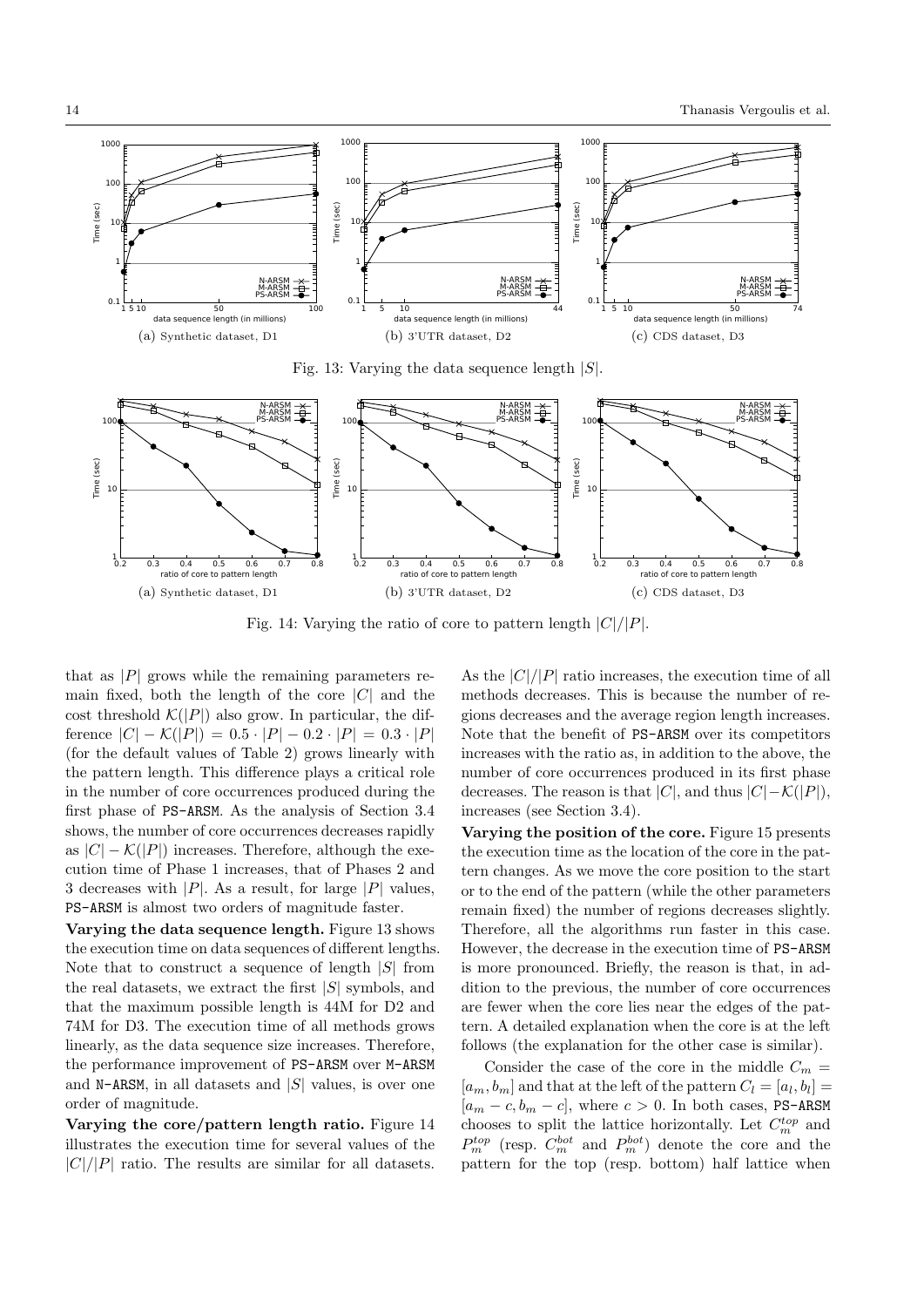

Fig. 16: Varying the cost ratio  $\alpha$ .

the core lies in the middle. The corresponding notation for the core at the left is obtained by substituting  $m$  with  $l$ . Then, for the top half lattice, it holds that  $|C_m^{top}| = |C_l^{top}|$  and  $|P_l^{top}| = (|P_l| + b_l - 1)/2 =$  $|P_m^{top}| - c/2 < |P_m^{top}|$ . In other words, when the core is at the left, the top half pattern is smaller, and thus the allowable cost is also smaller, which leads to fewer core occurrences. On the other hand for the bottom half lattice, it holds that  $|P_m^{bot}| = |P_l^{bot}|$ , and  $|C_l^{bot}| =$  $(|P_l| + b_l + 1)/2 - a_l + 1 = |C_m^{bot}| + c/2 > |C_m^{bot}|$ . Here, the bottom half pattern, and thus the allowable cost, is the same, but the bottom half core is larger, which again means fewer occurrences when the core is at the left. Overall, the total number of core occurrences in both lattices is smaller when the core is at the left.

Varying the cost ratio. Figure 16 shows the execution time as the cost threshold ratio varies. Higher  $\alpha$ values require more effort by all methods. However, the performance of M-ARSM and PS-ARSM deteriorates faster and approaches that of the naïve method. Intuitively, the reason is the following. These two methods try to filter out certain areas of the data sequence that do not contain ARSM results. When the allowable transcript cost increases, fewer and smaller areas are excluded, and thus their filtering benefit diminishes and they behave similar to the brute force method of N-ARSM.



Fig. 17: Varying the alphabet size  $\Sigma$ .

Varying the alphabet size. Although the focus of this work is on genomic databases, where  $|\Sigma| = 4$ , we also examine the behavior of all methods on databases with different alphabet size. In particular, we consider protein sequences, where  $|\Sigma| = 20$ , and ASCII text sequences, where  $|\Sigma| = 94$ . In this experiment, we only use synthetic data. Figure 17 shows the results. The execution time of all methods decreases as  $|\Sigma|$  increases, because their exist fewer possible occurrences (see Section 3.4). Note that both M-ARSM and PS-ARSM become significantly more efficient than the naïve method, while the benefit of PS-ARSM over M-ARSM remains close to one order of magnitude.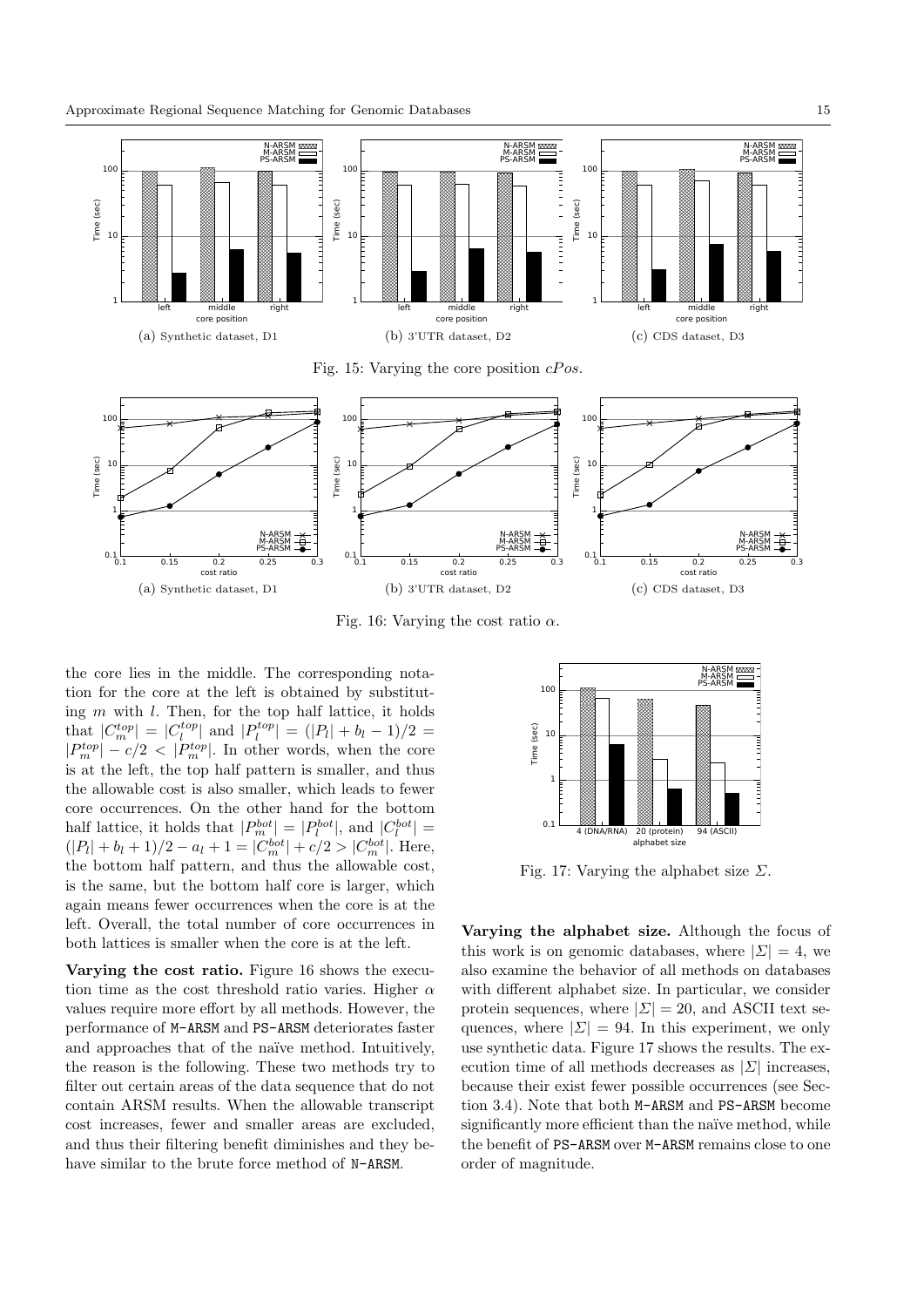

Fig. 18: Setting with real patterns.

Using real patterns. In the final experiment, we investigate the performance of PS-ARSM for the real-life problem of predicting micro-RNA bindings. Based on several biological observations (e.g., [7]), we select the following parameters. We use the 3'UTR dataset (D2) as the data sequence, since most known micro-RNA bindings are located in this gene section. Further, we randomly select 100 micro-RNA sequences from Mir-Base<sup>2</sup> as the patterns. Since the most important symbols for the binding are located at the left of the micro-RNA sequences, we select  $|C| = 10$ ,  $cPos = left$ , and set  $\alpha = 0.2$  for all regions, except the core where the allowable transcript cost is restricted to 1.

Figure 18 presents the results. Note that we report the total running times for all 100 micro-RNA patterns. The findings are similar to the case of synthetic patterns. PS-ARSM is around one order of magnitude faster than N-ARSM, and more than five times faster than M-ARSM.

## 5 Related Work

ARSM is a novel problem that belongs to the broad family of inexact sequence matching problems. References of such problems are encountered in the sixties and seventies, in a number of different fields like signal processing, text retrieval and computational biology [9, 27]. Generally speaking, inexact sequence matching searches for sequences that are "similar" to a given pattern sequence. There exist various metrics to quantify sequence similarity, such as similarity measures (e.g., SW score [30]) or distance/deviation measures (e.g., edit distance [14, 15]).

The most basic inexact sequence matching problem is global alignment [24, 28]. Its goal is to compute the edit distance between two sequences, and thus determine the transcript with the minimum cost. Intuitively, based on this transcript, the two strings are globally (i.e., completely) aligned opposite each other with the minimum number of spaces and mismatches. A dynamic programming (DP) algorithm [28] can compute the edit distance in  $O(nm)$  time, and determine the optimal transcript by backtracking the DP array in  $O(n+m)$  time, where n, m are the lengths of the sequences.

Given a pattern and a data sequence, the objective of the semi-global (also known as global-local) alignment [29] is to find a subsequence of the data that has the smallest edit distance to the pattern. Intuitively, the pattern is aligned only to this subsequence, and not to the entire data sequence. An important variation is to retrieve all data subsequences that have edit distance below a specified threshold  $k$  [21]. Throughout this paper, we refer to this problem as Approximate Sequence Matching, and denote it as ASM. There exist several works surveying proposed algorithms for this problem, e.g., [11, 21]. The most known solution is the dynamic programming of Sellers [29], which has running time  $O(nm)$ , where n, m are the lengths of the data and pattern sequence, respectively.

Several improvements to the basic DP formulation for ASM have been proposed; see e.g., [21]. One such optimization is the *cut-off heuristic* [31], which we use in our DP implementations. The basic idea is that, given an edit distance threshold  $k$ , all dynamic programming cells that have value greater than  $k$  are not required when reporting the results. Therefore, upon filling a DP column, the algorithm determines which cells in the next column need not be computed, and avoid unnecessary computations. It is shown that the cut-off heuristic has an expected running time of  $O(kn)$ .

The most efficient algorithms for ASM belong to the group of filtering algorithms. Chang's [6] and Fredriksson's [8] algorithms have optimal average case time complexity [6]. These algorithms first compare the pattern to any sequence of a predetermined length  $\ell$ , called  $\ell$ gram, and then use this information to filter out areas of the data sequence that cannot contain an ASM result. The remaining areas are processed using a conventional ASM algorithm.

Note that an ARSM instance can be stated as several ASM instances, one for each region of the pattern. Therefore, any ASM algorithm can solve the ARSM problem. The drawback, however, is that this approach performs a large number of redundant computations, mainly because the regions are overlapping sequences.

A more attractive approach is to use algorithms designed for the Multiple ASM (MASM) problem. The goal of MASM is to retrieve the ASM results for a group of overlapping patterns. While several methods exist

<sup>2</sup> http://www.mirbase.org/, the database where all micro-RNA sequences are registered.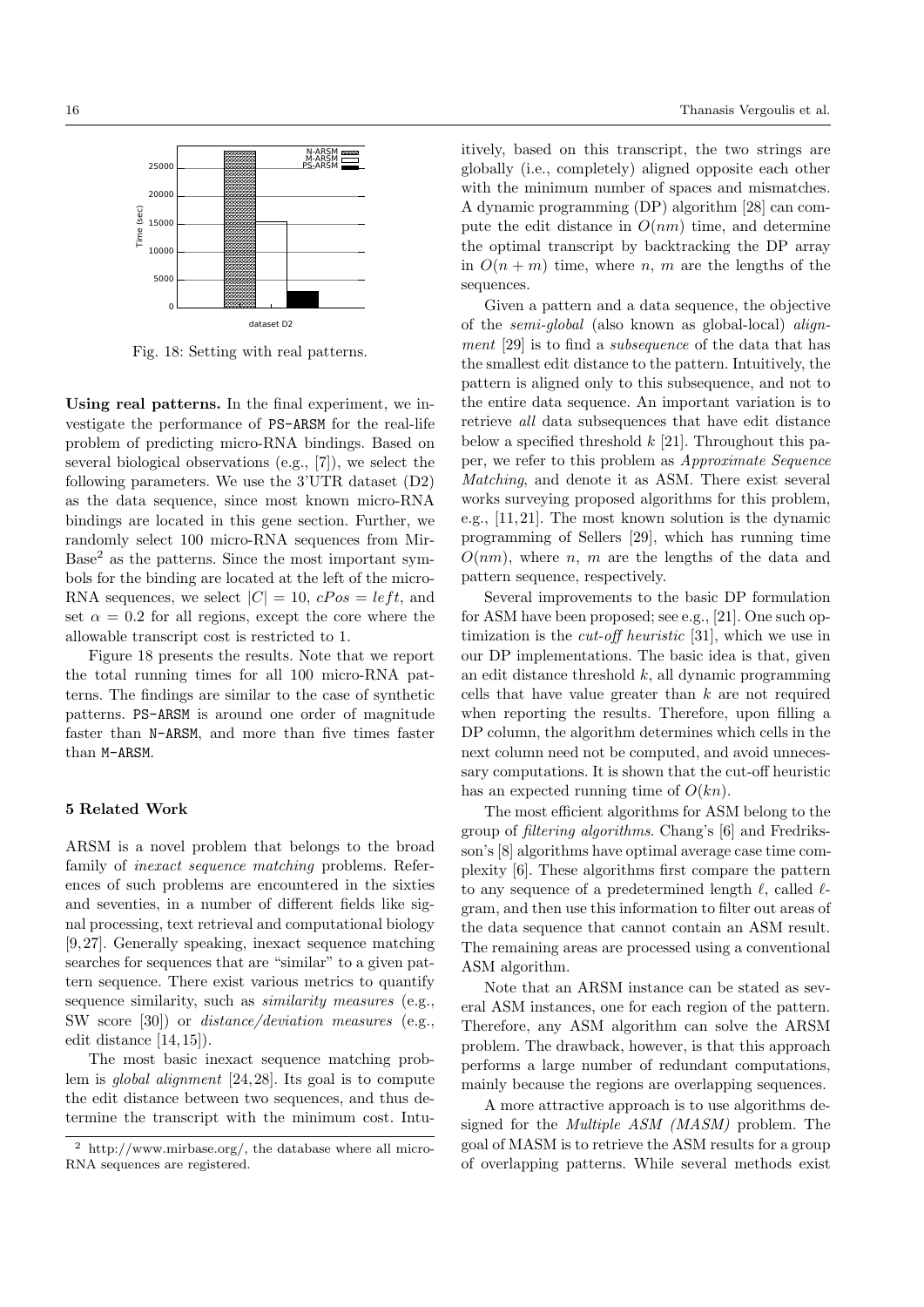$(e.g., [20, 4, 10, 8])$ , Fredriksson's algorithm  $[8]$  is proven to be optimal [23]. This algorithm scans the data sequence using a sliding window. For each window position, it reads backwards (i.e., from the right to the left) consecutive, non-overlapping  $\ell$ -grams. When the aggregated deviation of the read  $\ell$ -grams exceeds a threshold, the algorithm skips the current window and slides it to the right. Otherwise, it must examine the window for results.

Although it is possible to directly apply a MASM algorithm for the ARSM problem, it is not recommended for two reasons. First, it is not efficient to select the same  $\ell$  value for all ARSM regions, as the optimal choice depends on the region length and its maximum allowed deviation. Second, MASM algorithms are designed for pattern of similar length, whereas the length of ARSM regions may vary considerably. Based on these observations, the most efficient approach would be to group regions according to their length, and execute a MASM algorithm once per group. Still, this method cannot exploit overlaps in regions across groups.

An important inexact sequence matching problem is local alignment [30]. Given a pattern  $P$  and a data sequence  $S$ , the goal is to determine two subsequences, one from  $P$  and one from  $S$ , that have the highest similarity score. For an important class of similarity scores, the dynamic programming of Smith-Waterman [30] can solve this problem in  $O(nm)$  time, where  $n =$ |S| and  $m = |P|$ . When searching for highly similar subsequences, the high computational cost of DP algorithms makes approximation solutions (e.g., [17, 26, 1, 2]) more attractive. These methods use heuristics to avoid searching parts of the sequences that are unlikely to contain a local alignment. As a side-effect they may miss results. The most known approximation solution is BLAST  $[1]$  and its variations  $[2, 32, 13, 12]$ .

Local alignment methods are not suitable for the ARSM problem. Even exact DP-based algorithms, e.g., Smith-Waterman (SW) [30], are not guaranteed to return all ARSM answers. Consider the data sequence  $S = \cdots$  GTTGA $\cdots$ , and the region  $R =$  GCCGA. Clearly, there exists an occurrence of  $R$  in  $S$  with cost (edit dis $tance)$  2. However, SW would fail to identify it<sup>3</sup>. The reason is the following. In the DP array, the cell corresponding to the two As in the sequences has the highest value 2, meaning that there exists two subsequences ending in A that have similarity score 2. However, since this score corresponds to the GA subsequences, there is no way to backtrack and identify the GCCGA, GTTGA subsequences.

Several index structures, e.g., suffix trees, suffix arrays, q-grams, etc., can be applied to inexact sequence matching problems (see [22]). For instance, the methods in [5,19,25, 16] utilize indices to quickly eliminate parts of the search space and focus on areas that may contain results. Note that any such ASM algorithm, e.g., [25, 5], can be applied in Phase 1 of PS-ARSM.

# 6 Conclusion

We introduce a novel approximate sequence matching problem, the ARSM problem. Its objective is to retrieve all regional occurrences of a pattern in a data sequence. The matching regions of the pattern must contain a predetermined area of the pattern, the core. Moreover, the allowable deviation from the data sequence is stricter for smaller and looser for larger regions.

To deal with the previous problem, we propose the PS-ARSM method. Our method takes advantage of the prefix and suffix overlaps avoiding redundant computations. A detailed experimental evaluation shows that PS-ARSM is up to two orders of magnitude faster than existing techniques adapted to the ARSM problem.

#### References

- 1. Stephen F. Altschul, Warren Gish, Webb Miller, Eugene W. Myers, and David J. Lipman. Basic local alignment search tool. Journal of Molecular Biology, 215(3):403 – 410, October 1990.
- 2. Stephen F. Altschul, Thomas L. Madden, Alejandro A. Schaffer, Jinghui Zhang, Zheng Zhang, Webb Miller, and David J. Lipman. Gapped blast and psi-blast: a new generation of protein database search programs. Nucleic Acids Research, 25(17):3389–3402, September 1997.
- 3. Ricardo A. Baeza-Yates and Gonzalo Navarro. Faster approximate string matching. Algorithmica, 23(2):127– 158, 1999.
- 4. Ricardo A. Baeza-Yates and Gonzalo Navarro. New and faster filters for multiple approximate string matching. Random Structure and Algorithms,  $20(1):23 - 49$ ,  $2002$ .
- 5. Ricardo A. Baeza-Yates and Chris H. Perleberg. Fast and practical approximate string matching. Inf. Process. Lett.,  $59(1):21-27$ , 1996.
- 6. William I. Chang and Thomas G. Marr. Approximate string matching and local similarity. In Combinatorial Pattern Matching (CPM), volume 807 of Lecture Notes in Computer Science (LNCS), pages 259–273. Springer, 1994.
- 7. John G. Doench and Phillip A. Sharp. Specificity of microrna target selection in translational repression. Genes Dev., 18(5):504–511, 2004.
- 8. Kimmo Fredriksson and Gonzalo Navarro. Averageoptimal single and multiple approximate string matching. ACM Journal of Experimental Algorithms, 9, 2004.
- 9. Dan Gusfield. Algorithms on strings, trees, and sequences. Cambridge University Press, 1999.
- 10. Heikki Hyyrö and Gonzalo Navarro. Faster bit-parallel approximate string matching. In Combinatorial Pattern Matching (CPM), volume 2373 of Lecture Notes in Computer Science (LNCS), pages 203–224. Springer, 2002.

<sup>3</sup> We assume that a match has score 1, whereas a mismatch, delete or insert has score −1. Note that a similar counterexample exists for other scores.